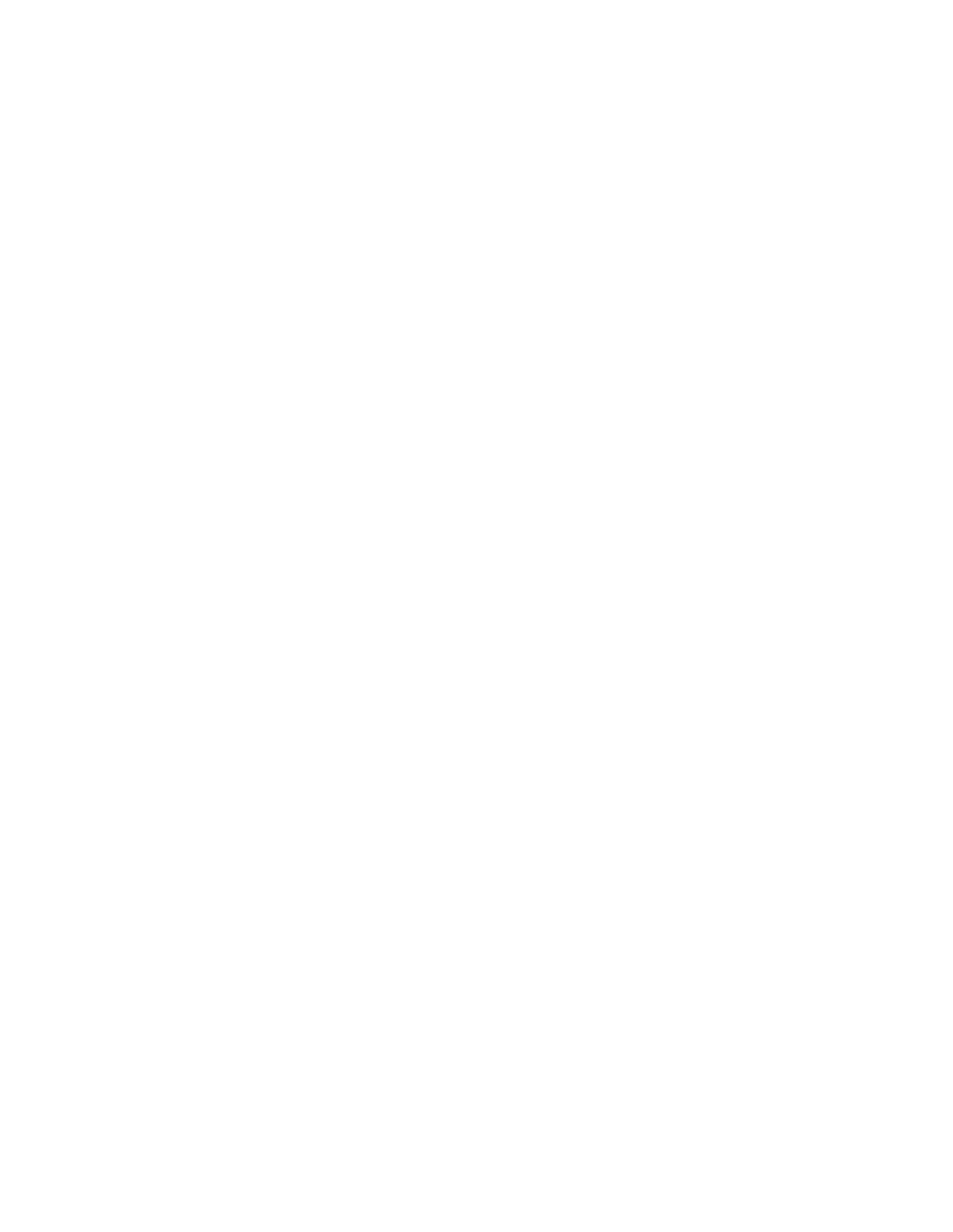. . . the citizenship qualification carries the aura of inevitability that once attached to the property, race and gender [voter] qualifications.<sup>1</sup>

As Raskin (1993) suggests in the epigraph, to many observers it seems only natural that citizenship is a prima facie qualification for the right to vote. Yet, like previously "natural" qualifications for voting such as race, gender or property, states and citizens of democracies across the globe have questioned both the practicality and the morality of limiting the franchise to those who are citizens. In an era of large-scale migration, democracies today host populations of aliens that reside within their borders for years—-if not decades or lifetimes—-that pay taxes, face compulsory obligations like the draft, and often share more political interests with their local neighbors than they do with the citizens in their home countries.<sup>2</sup> It is little surprise, then, that in the last four decades governments and citizens have come to embrace voting rights for aliens.

What is surprising, however, is the extent of alien suffrage today. As this chapter shows, there are twenty-two states in which resident aliens have at least some voting rights, and two others whose constitutions explicitly permit their legislatures the discretion to enfranchise resident aliens. Though rights in these states differ widely in their scale--that is, the right to vote in local versus national elections--and in their scope--the right belongs to specific alien nationalities versus a general right for all resident aliens- this variability raises important questions about the sources of these rights. Why do some states limit rights to specific nationals, while others extend the rights to all resident aliens? Why can resident aliens vote in national elections in some states, and only in local elections in others? Why can resident aliens within a given nationstate vote in some municipalities, but those in other municipalities have no voting rights? There are six states, furthermore, which have considered alien suffrage but have rejected it. These six states—-plus two others that "rolled back" or rescinded the rights—-offer important opportunities for comparison. Why did the Netherlands enact alien suffrage with nearly universal support, for example, but Belgium failed to do so? Why did Australia roll back the rights it extended to British nationals, but New Zealand expanded its voting rights for resident aliens to become the most permissive state in the world?

 $\overline{a}$ 

 $^{\rm 1}$  Jamin B. Raskin, "Legal Aliens, Local Citizens: The Historical, Constitutional, and Theoretical Meanings of Alien Suffrage." *University of Pennsylvania Law Review*, v. 141 (April 1993), p. 1394. 2  $2$  Again it is worth quoting Raskin: "While my Canadian and Brazilian neighbors and I may have different interests or approaches on international issues like acid rain or regional trade, we presumably have identical interests in efficient garbage collection, good public schools, speedy road repair, and so on." (Raskin 1993, p. 1452)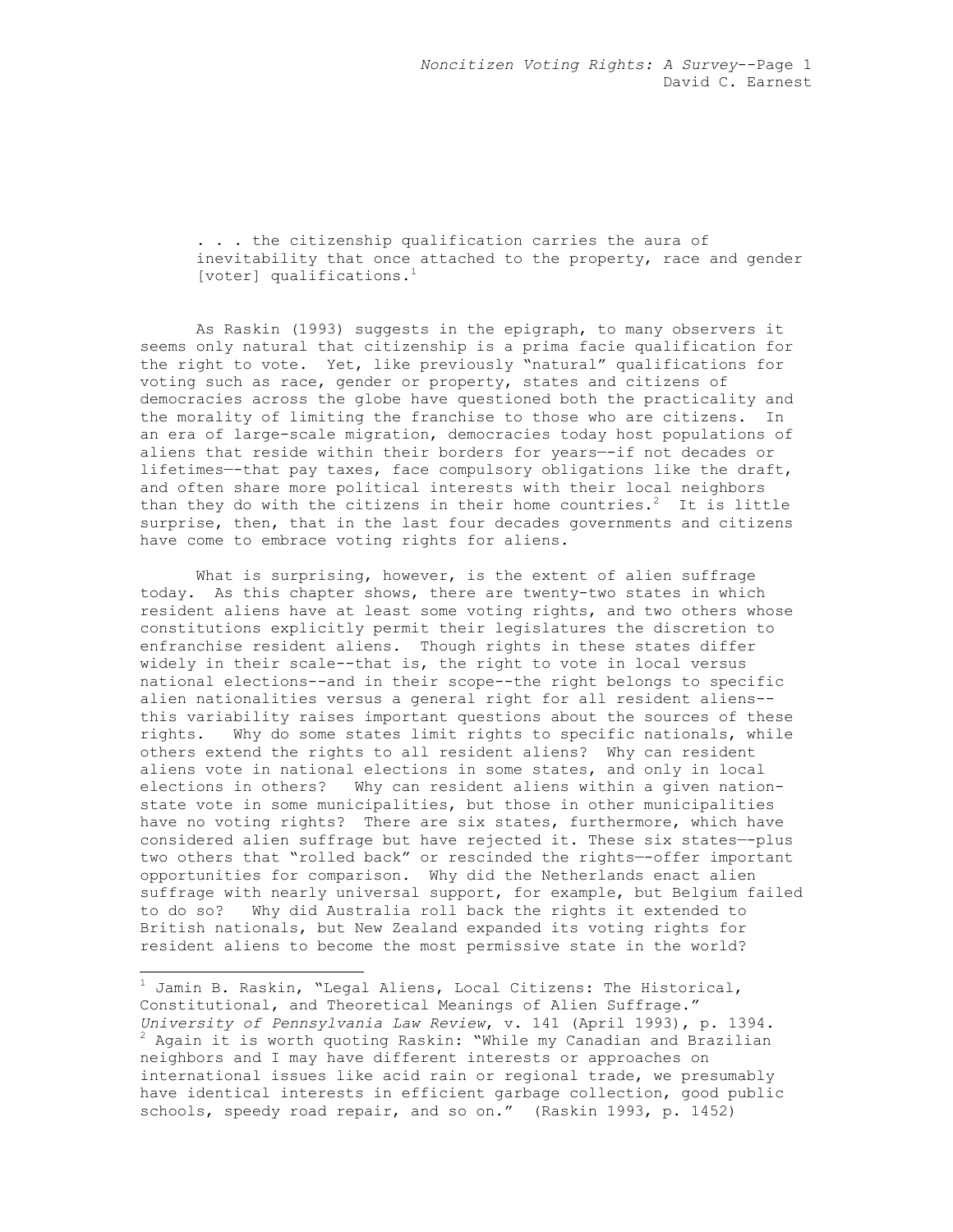Page 2--*Noncitizen Voting Rights: A Survey*  David C. Earnest

These cases are in addition to the consideration that international law gives to the voting rights of resident aliens, in particular the Maastricht Treaty of the European Union as amended by the Treaty of Amsterdam. Taken together, there are 31 democratic states that have alien franchise rights, have rescinded such rights, or have considered but specifically rejected such rights. This represents one in four of the world's democracies, a substantial democratic practice that deserves broader investigation.

This paper surveys the practice of voting rights for resident aliens in the world today. It shows that although the practice is surprisingly widespread--from Europe to South America, to Australia and New Zealand--the specific institutions that each state has adopted vary considerably. Some states have enacted rights that discriminate on the basis of the resident alien's nationality, others have nondiscriminatory rights, and some have moved from a discriminatory regime to a nondiscriminatory one. Some democracies allow resident aliens to vote only in local elections, while others permit resident aliens to vote in national or parliamentary elections. The paper proceeds to develop a typology of voting rights on the basis of two criteria--the discriminatory or nondiscriminatory nature of the right, and the type of election in which resident aliens may vote. I conclude the paper with a discussion of the implications of this typology for an investigation of the reasons why states have adopted voting rights for resident aliens.

It is important to note that while I attempt to be comprehensive, the cases this paper identifies may not include every example of a state that enfranchises resident aliens.<sup>3</sup> There are a number of reasons to suspect it is not exhaustive. For one, as this paper shows, some states allow municipalities and sub-national jurisdictions to determine their own qualifications for the franchise. This is typical of federal states such as the United States and Switzerland. As a consequence there may well be a number of cities, towns, or provinces in which resident aliens can vote but may not participate in national elections. Vienna, Austria just recently enfranchised its entire population of resident aliens, for example, even though national law limits the right to citizens of EU member states. (Meran 2003) As the case of the United States shows, in which only a few small towns offer the franchise to resident aliens, these cases may be obscure and easy to overlook.<sup>4</sup> Because the political rights of resident aliens may vary within states as well as between them, can vary over time, and may even vary on the basis of issues (such as the practice in Chicago and New York City of allowing resident aliens to vote in school board elections) one can reasonably surmise that a number of observations may be omitted from this paper. Another reason to suspect this paper is not exhaustive is that the practice of enfranchising resident aliens remains controversial. The German Federal Constitutional Court argued

 $\overline{a}$ 

<sup>&</sup>lt;sup>3</sup> Jordan (1993) mentions Argentina as a state that allows all resident aliens to vote, for example, though I have found no other sources to confirm this.

<sup>&</sup>lt;sup>4</sup> Of the six towns in Maryland that allow resident aliens to vote in all municipal elections, for example, by far the largest is Takoma Park, with a population of 17,299 according to the 2000 census.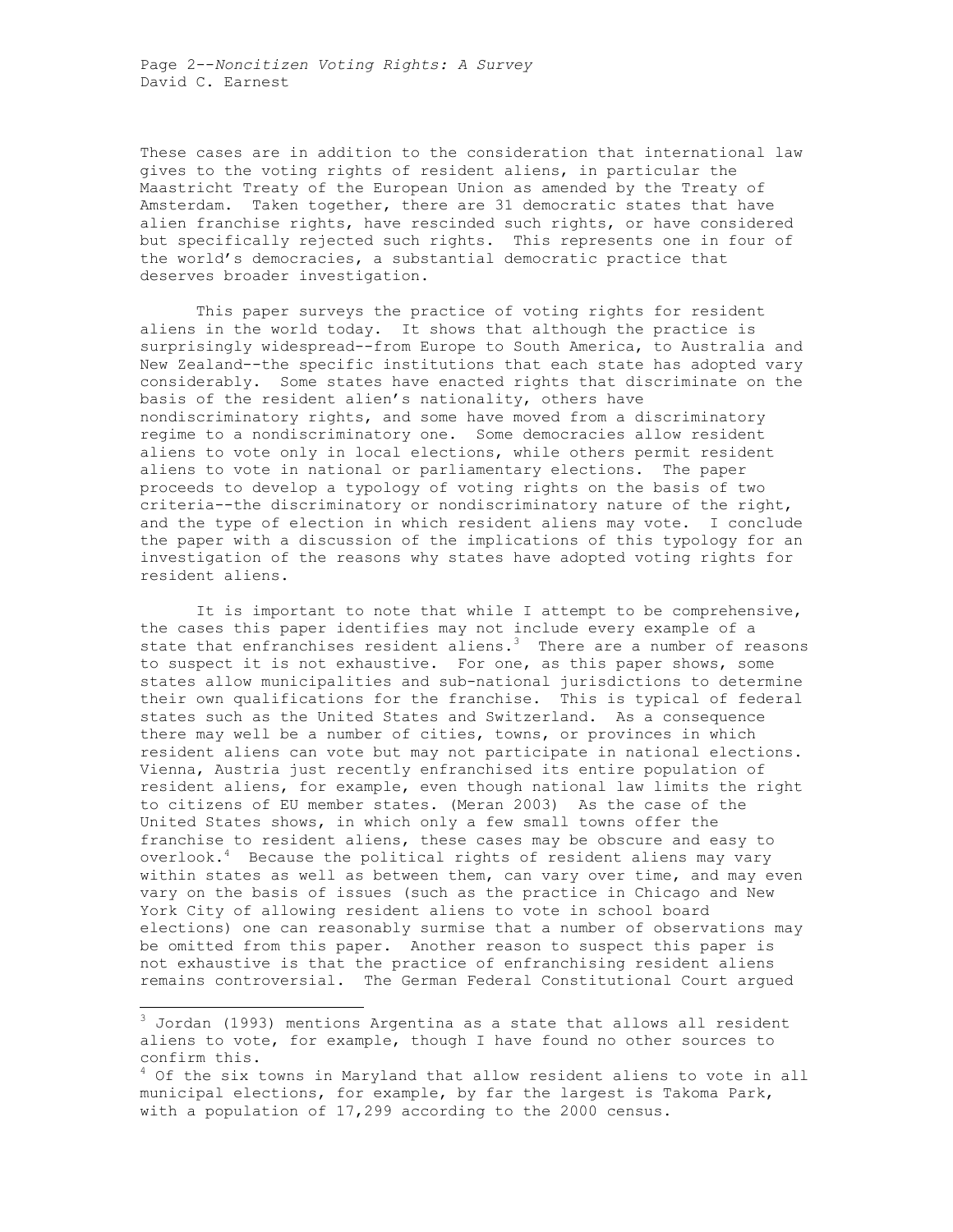that such rights undermined democratic legitimacy when it struck down the voting rights which Schleswig-Holstein and Hamburg allotted to their resident aliens. (Tomforde 1990) Negative observations by their nature are difficult to observe; the controversy surrounding the enfranchisement of resident aliens makes them more so.

A final reason to suspect this paper may overlook important examples is that, at least in recent years, political scientists largely have ignored "technical" issues like voter qualification requirements. Most political science data on electoral systems today, such as the Comparative Study of Electoral Systems dataset, collect data only on electoral institutions such as legislative, executive and judicial structures, electoral rules for the counting and casting of votes, and apportionment. It seems as if political scientists treat voter eligibility as an axiomatic, technical-legal issue that is largely apolitical; if so, this is an ironic assumption since legal scholars have argued that the reasons for and barriers to alien enfranchisement, at least in the United States, are political rather than legal (Neuman 1992, pp. 322-330; Raskin 1993, pp. 1431-1442; Harper-Ho 2000). The issue of voting rights for resident aliens reminds us that, just as in the era of suffragettes and the civil rights movement, voter eligibility requirements remain a highly contested political process that is centrally constitutive to politics, since it defines the body politic. Alien suffrage is an important example of an expansion of the franchise for another reason, furthermore: resident aliens are perhaps the first social group to receive voting rights in the absence of large-scale social unrest or war. Unlike the women's suffrage and civil rights movements, resident aliens have received the franchise without an attendant social upheaval. Voter eligibility requirements remain highly political, yet at least for resident aliens the nature of this contestation has changed.

Despite these reasons for possible oversights, the available evidence shows that the practice of enfranchising resident aliens is prevalent among democracies. As the timeline in Figure 1 shows, furthermore, the practice is spreading. This growth begs important questions that I address in another study (Earnest, forthcoming): does the growth of these rights indicate an emerging norm of democratic practice? If so, to what degree do states exercise discretion over the institutional implementation of the norm? As this empirical overview shows, furthermore, there is considerably variation in the scope and scale of the rights that states have provided to resident aliens. This variation itself is an important puzzle.

#### **A Typology of Resident Alien Suffrage**

The voting rights that aliens have vary widely from state to state both in their scope and scale. For the purposes of this survey, the "scope" of resident-alien voting rights refers to the size of the alien population in a given state that has the franchise. Some states extend voting rights to resident aliens of all nationalities, while other states offer the franchise only to resident aliens who have migrated from specific countries. The "scale" of voting rights refers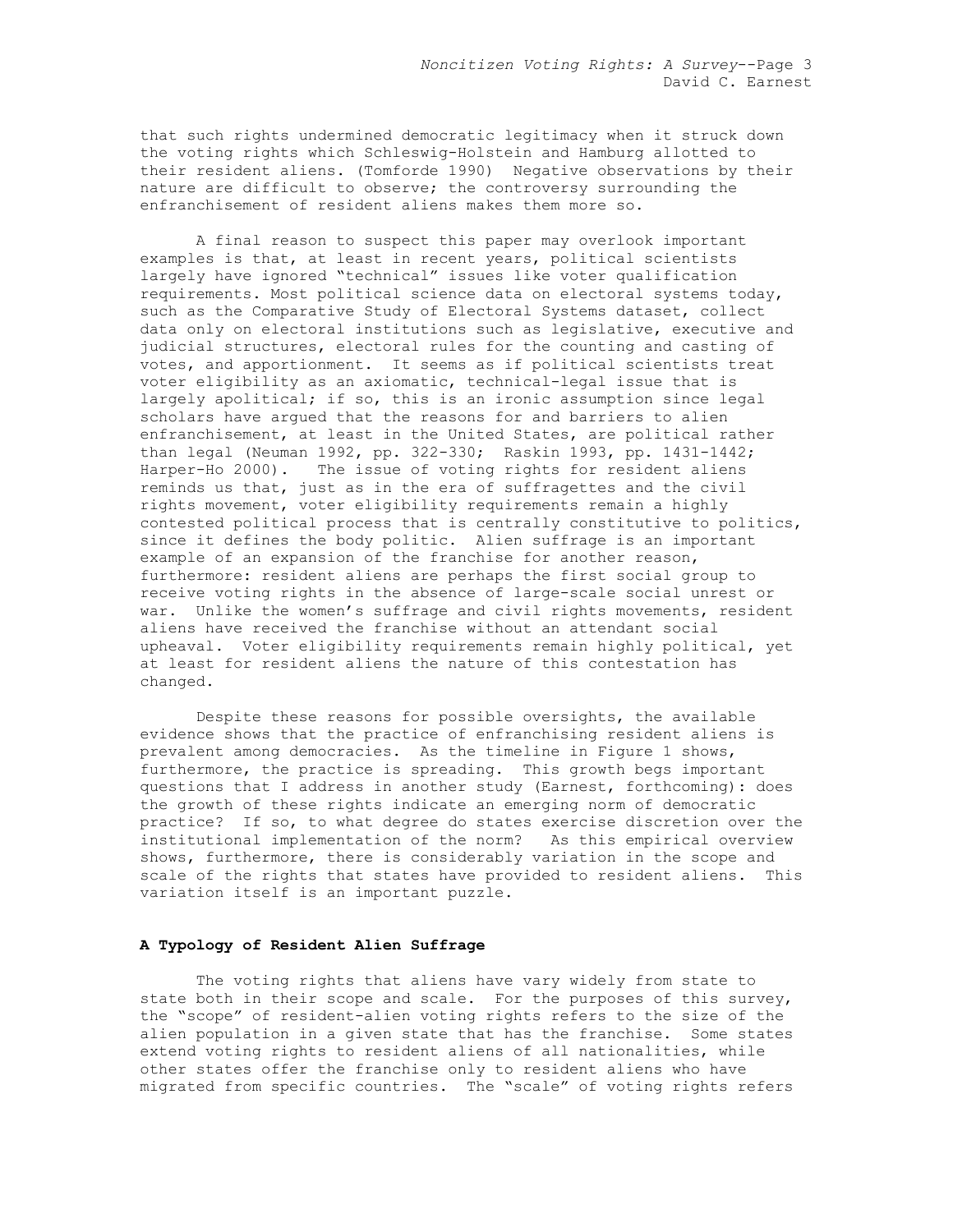

to the types of elections in which resident aliens may vote. In some states, resident aliens can vote only in municipal, local or state

**Figure 1:** Postwar timeline of resident-alien voting rights.

elections, while in others they have the right to vote in elections for national executive or parliamentary office. Using the scope and scale of voting rights as axes, one can typify the cases of states that enfranchise resident aliens into different categories. This paper categorizes the states that have considered or that allow voting rights for resident aliens into six groups: (a) those states that have considered but rejected such rights; (b) those states in which the national government does not grant a right to vote, but localities, cities, or provinces may offer voting rights to resident aliens for local elections only; (c) states in which the national government enfranchises specific nationalities only, but only for local elections; (d) states in which the national government enfranchises specific nationalities only, but these nationalities may vote in parliamentary or national elections; (e) states in which the national government enfranchises all resident aliens irrespective of nationality, but these aliens may vote only in local elections; and (f) states in which the national government enfranchises resident aliens irrespective of nationality, and these resident aliens may vote in parliamentary or national elections.<sup>5</sup> It is important to note that states within these

<sup>&</sup>lt;sup>5</sup> This typology may be inexact, however. At least one state (Sweden) has allowed resident aliens to vote in national referenda, even though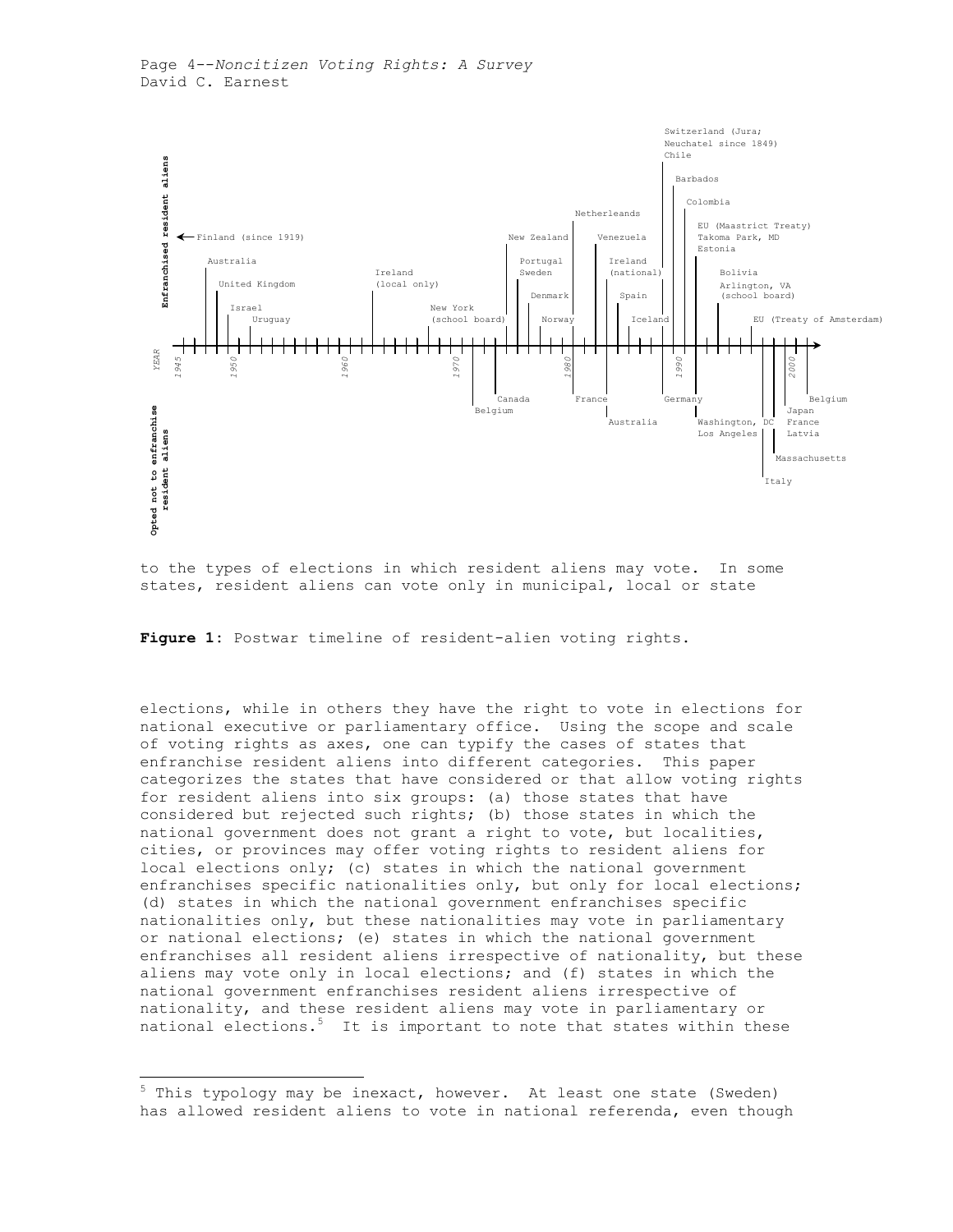*Noncitizen Voting Rights: A Survey*--Page 5 David C. Earnest

| U)<br>Election<br>National                                                              | Australia (before 1984)<br>Barbados<br>Canada (before 1975)<br>United Kingdom<br>Ireland (since 1984)<br>New Zealand (before 1967)<br>Portugal                                                               | New Zealand (since 1967)<br>Uruguay                                                                                                                                                                                         |  |  |
|-----------------------------------------------------------------------------------------|--------------------------------------------------------------------------------------------------------------------------------------------------------------------------------------------------------------|-----------------------------------------------------------------------------------------------------------------------------------------------------------------------------------------------------------------------------|--|--|
| Rights<br>44<br>$\circ$<br>Scale<br>C)<br>Election<br>$\overline{\phantom{0}}$<br>Loca. | Denmark (1977 to 1981)<br>Estonia<br>Finland (1981 to 1991)<br>Iceland (1920 to 1995)<br>Israel<br>Norway (1978 to 1982)<br>Localities only<br>Canada<br>Germany (1989-1990)<br>Switzerland<br>United States | Belize<br>Bolivia <sup>*</sup><br>Chile<br>Colombia <sup>*</sup><br>Denmark (since 1981)<br>Finland (since 1991)<br>Hungary<br>Ireland (1963 to 1984)<br>Netherlands<br>Norway (since 1982)<br>Spain<br>Sweden<br>Venezuela |  |  |
|                                                                                         | Specific resident aliens<br>(Discriminatory)                                                                                                                                                                 | All resident aliens<br>(Nondiscriminatory)                                                                                                                                                                                  |  |  |
| Scope of Rights                                                                         |                                                                                                                                                                                                              |                                                                                                                                                                                                                             |  |  |

**Figure 2:** The scope and scale of resident-alien voting rights in 26 states. \* National constitution provides for an act of law to enfranchise resident aliens, but legislature has not enacted such a law.

categories vary as well. Uruguay and New Zealand each allow any resident alien to vote in national elections, for example. Uruguay requires the alien, however, to have resided in Uruguay for fifteen years before qualifying for the franchise, a stark contrast to New Zealand's residency requirement of one year. Likewise, several states have constitutional provisions the permit the legislature to enact law that would enfranchise resident aliens, but have not done so. Figure 2 graphs those states that allow resident aliens to vote according to the discriminatory nature of and scale of the rights.

it normally permits them to vote only in local elections. (Beiming and Thorson, 2003)

 $\overline{a}$ 

 $\mathbf{I}$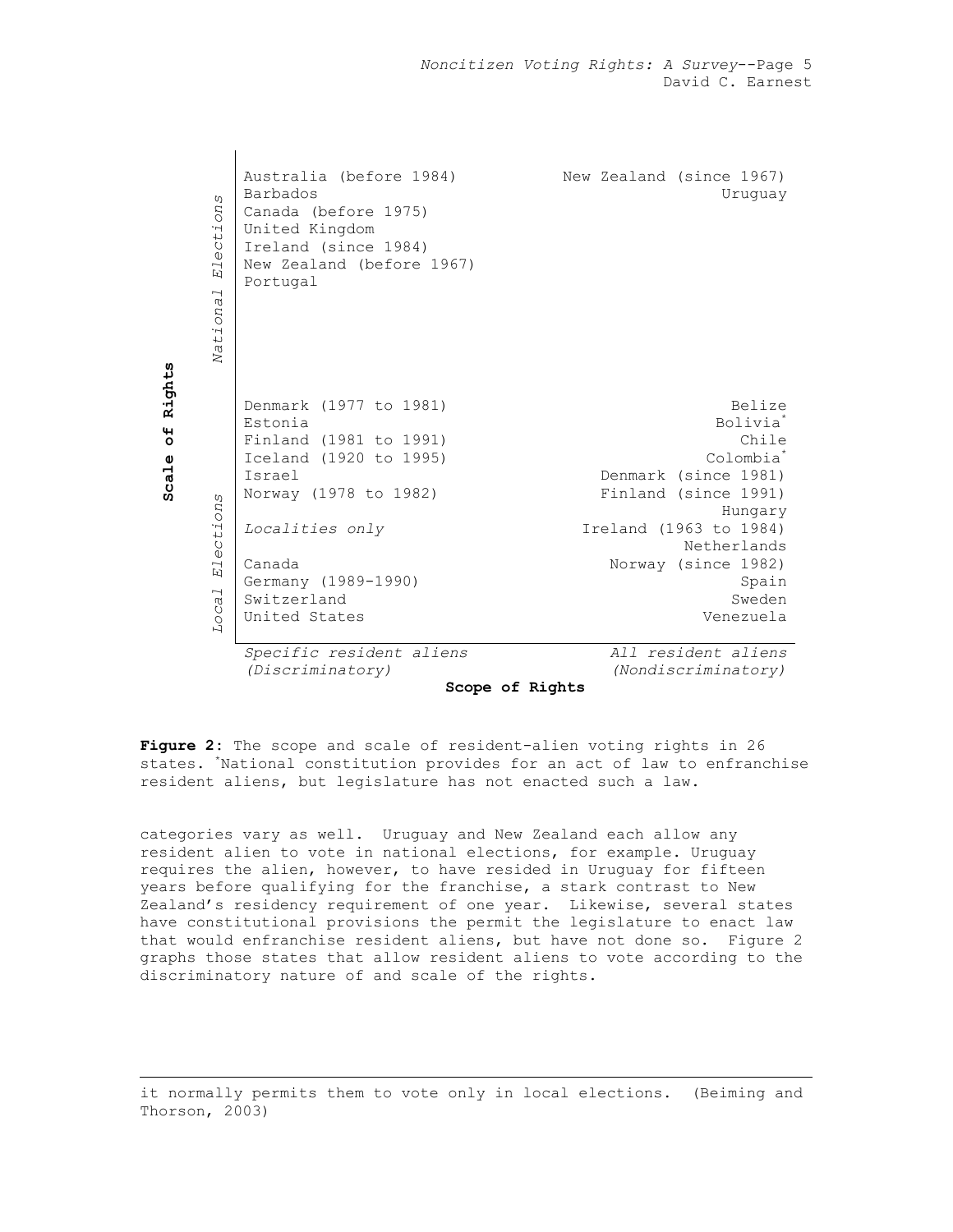### **Voting Rights Granted by Localities**

In federal systems, local or provincial governments may enjoy the constitutional authority to determine voter eligibility qualifications for their own local elections, and may determine qualifications for national elections as well (some may even have "citizens" who are not citizens of the nation-state). In several of these federal states municipalities or provinces have granted resident aliens the right to vote. As a consequence, several federal states have produced a variety of resident-alien voting regimes that differ not only from other nation-states but from other jurisdictions within the federal system as well. In this respect, the practice of enfranchising resident aliens is a "bottom-up" phenomenon that emerges first at the local level. There are four important examples of resident-alien voting rights emerging at the local level in federal systems: the Federal Republic of Germany, Switzerland, Canada and the United States.

 In the Federal Republic of Germany, two states and West Berlin established limited voting rights for resident aliens in 1989. Hamburg enfranchised all resident aliens who had resided in the state for more than eight years to vote in local elections, while Berlin required only five years of residency (Neuman 1992; Soysal 1994, p. 128). Schleswig-Holstein also limited the voting of resident aliens to local elections only but further limited these rights to Danish, Irish, Dutch, Norse, Swedish and Swiss residents who had five or more years of residency. The franchise rights in these two German states were short-lived, however; the Federal Constitutional Court ruled in 1990 that both the Hamburg and Schleswig-Holstein laws violated the Basic Law (Neuman 1992).

Challenges to local resident alien voting laws in Switzerland, by contrast, have survived constitutional scrutiny because Article 39(1) of the Swiss constitution reserves for states the explicit power to regulate the exercise of political rights in all cantonal and municipal matter. Two cantons, Neuchâtel and Jura, have constitutions that permit resident aliens to vote. Neuchâtel's practice of alien suffrage dates to 1849 and was restored after a decade-long suspension in the late 19th century; Jura's practice dates to its inception as the twenty-third Swiss canton in 1979. Seven other cantons have considered but rejected initiatives to enfranchise resident aliens.

 In North America, resident aliens cannot vote in national elections in either the United States or in Canada. But in both nation-states a few jurisdictions have extended voting rights to resident aliens. The Canadian constitution expressly limits voting rights in federal elections to citizens, but in Saskatchewan and Nova Scotia British citizens may vote in provincial elections.<sup>6</sup> (Soysal 1994, p. 128; Galloway 2001, p. 192) In the United States, there currently are a few municipalities that allow resident aliens to vote in municipal elections. In New York and Chicago, resident aliens with children who attend public schools can vote in school board elections (Raskin 1993, p. 1429; Harper-Ho 2000, p. 319 and fn. 3 and 4). In May

 $6$  It is worth noting the discriminatory nature of these rights. See the following section that identifies other regimes that discriminate on the basis of the resident alien's nationality.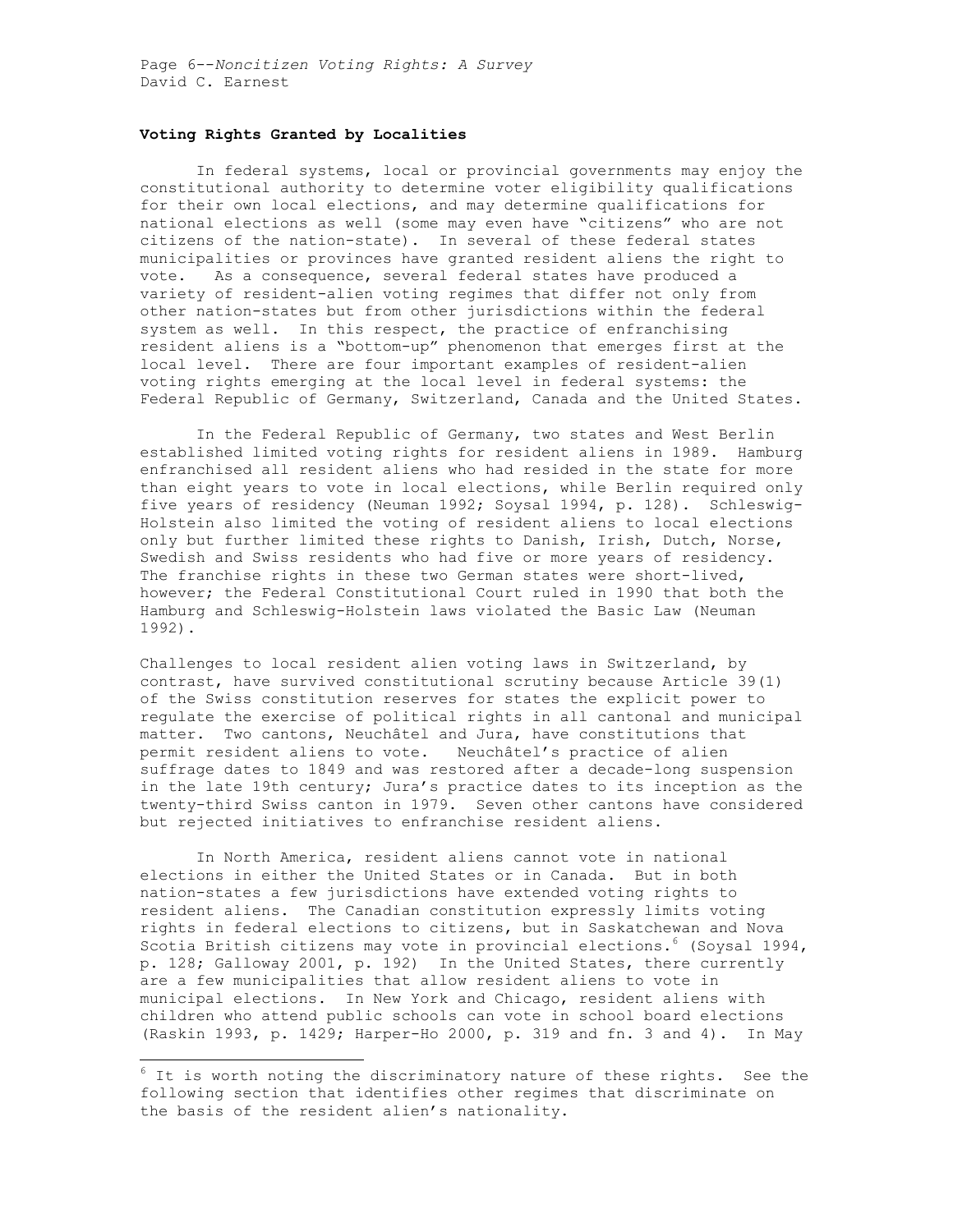1994, Arlington, Virginia also allowed resident aliens with children in public schools to vote in the county's school board election (Chung 1996, p. 176). In Takoma Park, Maryland, by contrast, since 1991 resident aliens have had the right to vote in any civic election, a practice that has since been adopted by five other townships in Maryland. $^7$  -The Maryland state assembly has endorsed these initiatives  $^{\circ}$ by passing the necessary home-rule legislation to make these practices constitutional under state law (Raskin 1993). In Massachusetts, citizens in both Cambridge and Amherst approved referenda in 1999 to enfranchise resident aliens, though unlike in Maryland the state legislature failed to pass the necessary home-rule legislation to enable the Cambridge and Amherst laws (Harper-Ho 2000, p. 312-13). It is important to note, furthermore, that the Takoma Park initiative prompted a number of unsuccessful movements elsewhere in the United States. In Washington, DC, San Francisco and Los Angeles, rights activists sought to obtain civic voting rights for resident aliens, but voters in all three municipalities rejected the initiatives. Most recently, the city council of Rockville, Maryland also considered a measure to allow resident aliens to vote, and the mayor of Washington, DC once again raised the issue. (Gowen 2002; *Washington Post* October 1, 2002)

 The current patchwork of resident-alien voting rights in the United States is an historical anomaly only in the limits of its scale. The member states of the United States have a rich tradition of enfranchising resident aliens that dates from the founding of the republic to the early 20th century. Raskin (1993) and Harper-Ho (1999) both observe that historically, states have used alien suffrage to serve a number of different political aims, particularly during the era of weak federalism in which states had broader authority over matters of citizenship. As westward expansion progressed, territories used the offer of voting rights to encourage immigrants from Europe to settle and thus speed the territory's admittance to the Union. Similarly, following the Civil War southern states offered resident aliens the right to vote in order to attract the workers who would replace the slave labor force and to expedite Reconstruction. A second goal was political socialization. Following Wisconsin's lead of enfranchising aliens who had declared their intent to naturalize (so-called "declarant aliens"), during the mid-19th century resident alien voting became a means of educating aliens about the interests and issues of their communities. Other political goals of alien suffrage were less salutary, however, as the process became intertwined with the racial, social and political divides of the country. Raskin notes that Northern states sought to expand alien suffrage while Southern states sought to limit it, since legislators on both sides believed most immigrants were opposed to slavery. Similarly, Raskin and Harper-Ho both note that the practice of resident alien suffrage was a subtle form of discrimination against other disenfranchised groups like women and African Americans. It is well known that during the 19th century race, property and gender requirements prohibited most American citizens from voting. By giving the vote to propertied immigrant white men, the resident alien franchise underscored that voting was not a right of citizenship (see Raskin 1993, pp. 1425-1430). It became an

 $\overline{a}$ 

 $^7$  These are Chevy Chase sections 3 and 5, Martin's Additions, Somerset, and Barnesville. See Raskin 1993, p. 1462.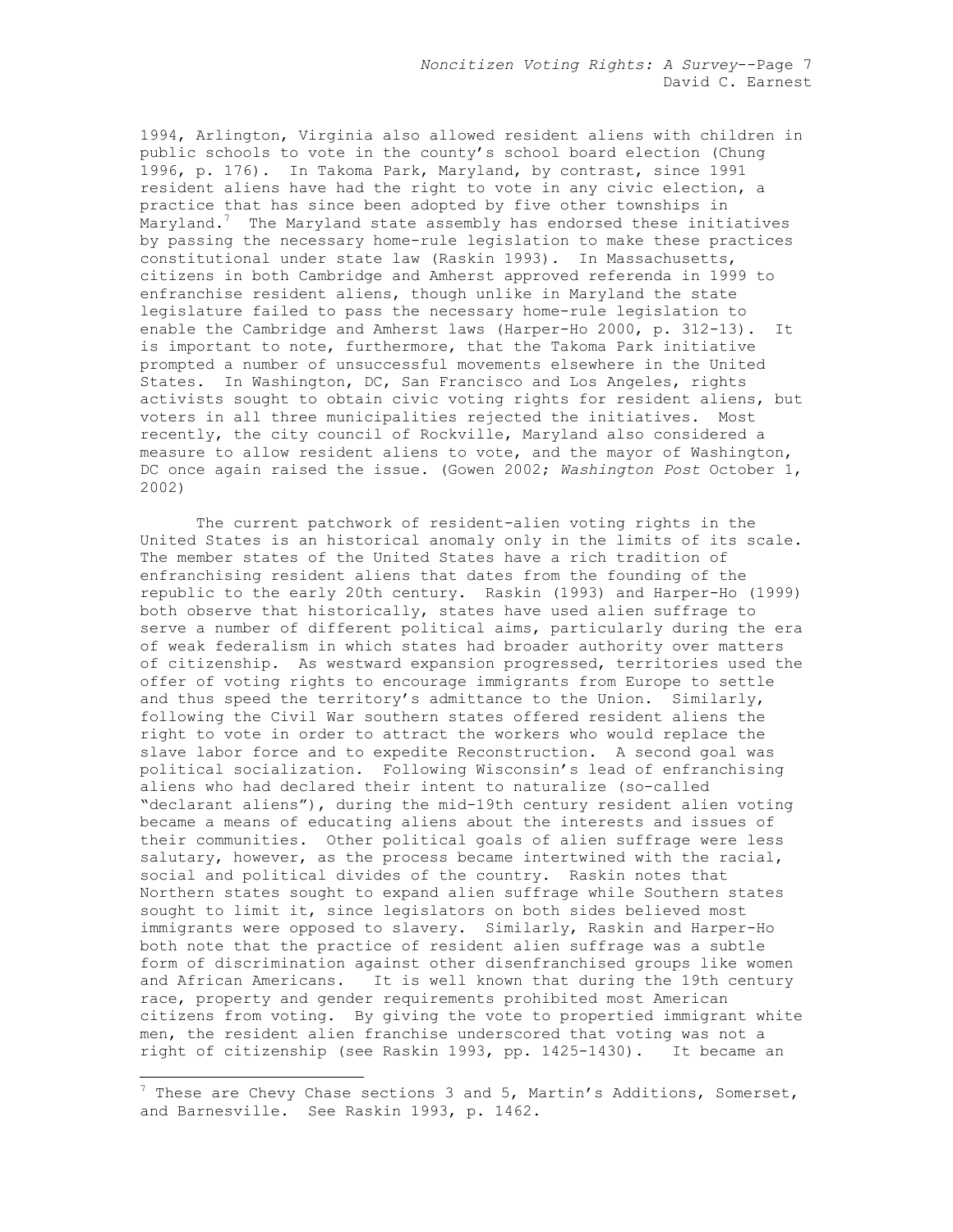Page 8--*Noncitizen Voting Rights: A Survey*  David C. Earnest

implicit means of reinforcing discriminatory voter eligibility practices. For this reasons, states continued to discriminate not only against citizens but between resident aliens as well, as they chose to offer voting rights only to European immigrants but not to the burgeoning Chinese immigrant population of California and other western states. In these respects, the 19th century practice of enfranchising resident aliens in the United States was as much about excluding groups of citizens from political rights as it was about including resident aliens.

 Nevertheless, the 19th century practices in the various states of the Union have left a case-law legacy that leads most legal scholars to argue that alien suffrage is neither prohibited nor required by the U.S. constitution. Since the Constitution reserves for states the right to define "electors," furthermore, past practices suggest resident aliens in the United States may legally vote even in elections for national office. By law, any voter in a state of the Union is a federal elector. For this reason, in the past resident aliens in the United States who voted at the state level could vote in federal elections as well. Thus Aylsworth (1931) notes that resident aliens voted in every presidential election until 1925. At the height of the practice in the mid 1870s, 22 of the 37 states in the Union permitted declarant resident aliens to vote. The Supreme Court has consistently upheld, furthermore, the right of states to determine voter eligibility requirements and has specifically ruled that alien suffrage violates no constitutional provisions. In terms of the United States, then, the question of alien suffrage is purely a political rather than legal one.

 As the history of alien suffrage in the United States suggests, the very nature of federalism produces some interesting patterns of alien suffrage both between democracies and within the democratic states themselves. The cases of Switzerland, Canada, Germany and the United States suggest that geography provides few obvious explanations for the patterns of passage or rejection of resident alien franchise rights. Schleswig-Holstein's and Hamburg's proximity to the Baltic suggests the influence of Scandinavian norms of resident alien voting along the lines of regimes in Denmark, the Netherlands, Norway and Sweden (see below), though this cannot explain either Berlin or the Swiss cantons of Neuchâtel and Jura (though contiguous to each other, both cantons border on France). $^8$  Likewise, initiatives to enfranchise legally resident aliens in the United States have sprung up in some of the largest cities—-Chicago, New York and the suburbs of Boston and Washington, DC (though interestingly they have failed in Los Angeles, San Francisco and the District of Columbia itself). This is similar to the pattern in the Federal Republic of Germany, where the initiatives took hold in Berlin, Hamburg and the other Baltic ports of Schleswig-Holstein. Another recent example is the city of Vienna, which enfranchised its resident aliens irrespective of nationality. (Meran 2003) In Switzerland, by contrast, the cantons with the largest cities--Geneva, Zurich, Vaud (where Lausanne is located) and Bern--all

<sup>&</sup>lt;sup>8</sup> One possible explanation for Jura's enfranchisement, if not Neuchâtel's, is that Jura is the newest canton in the Swiss federation. It was established in 1979, a time when several European states had started to enfranchise resident aliens.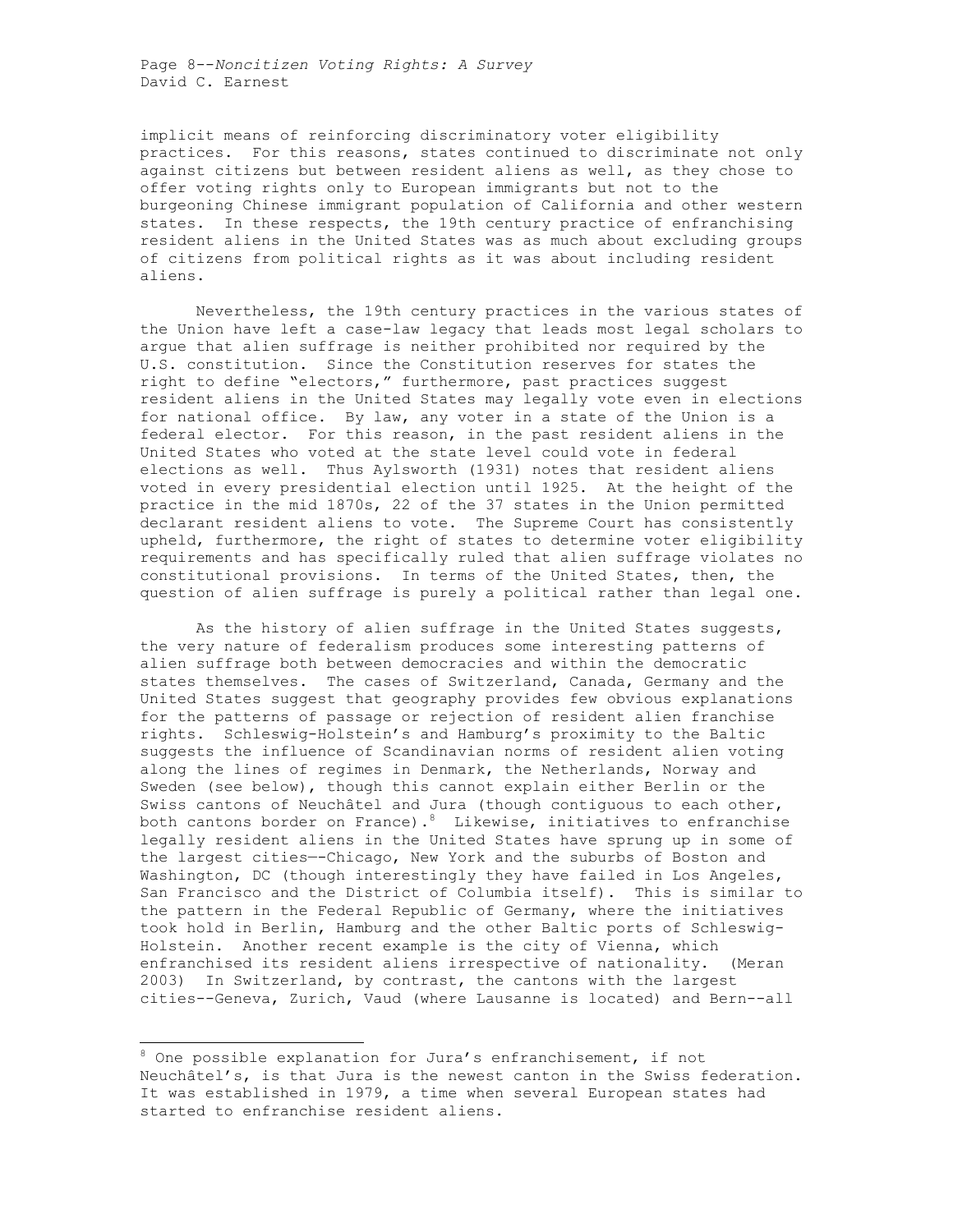rejected resident alien voting initiatives.<sup>9</sup> These variations within federal systems themselves are an interesting puzzle.

### **Discriminatory Regimes**

 Several states have enacted voting rights regimes that discriminate on the basis of the resident alien's nationality. In some cases the nationality criterion reflects historical relationships between a state and its former colonies, such as Portugal's policy of allowing Cape Verdean and Brazilian resident aliens to vote in parliamentary elections.10 (Katz 2000, p. 174) Another important example is Estonia's enfranchisement of its Russian-speaking minority. (Laitin 1998) It is important to note, however, that these "discriminatory" regimes may themselves reflect a latent form of postnational citizenship. The United Kingdom's practice of allowing citizens of Commonwealth nations and the Republic of Ireland to vote in Parliamentary elections--a practice that several other Commonwealth states follow or have followed--reflects the Commonwealth's largely unrealized goal of a common citizenship. $^{11}$  (Soysal 1994, p. 127; Rath 1990, p. 136) Likewise, as I discuss later, the European Union's Treaty of Amsterdam ensconces voting rights that discriminate in favor of EU nationals who reside in other member states. These examples show that while rights may discriminate, the nationality criterion in fact may reflect supranational organizations if not postnational norms of inclusion. In this respect, even discriminatory voting rights for resident aliens may foreshadow the eroding link between citizenship and political incorporation.

### *Discriminatory Rights for Local Elections*

Several states allow resident aliens from their former colonies to vote, but only in local elections. In Portugal, for one, Article 15(4) of the constitution gives resident aliens the right to vote in local elections "subject to reciprocity" (Flanz 2000, vol. XV). Katz (2000) notes that these special voting rights are for citizens of Brazil residing in Portugal. In a surprising reversal of the colonial relationship, Estonia has created limited voting rights to accommodate what Laitin (1998) calls a "beached diaspora" of native Estonians who

 9 The three other Swiss cantons that considered but failed to pass alien voting measures are Aargau, St. Gallen and Solothrun.

<sup>&</sup>lt;sup>10</sup> Colonial relationships created other unexpected voting rights as well. Under the Fourth Republic (from 1946 to 1948) "residents of the French *Territoires d'Outre Mer* and *Territoires sous Tutelle* were allowed to elect representatives to the French parliament" (Katz 2000, p. 174). In other words, resident aliens residing in French possessions overseas elected representatives to Parliament. In essence, they had resident-alien voting rights without migrating to France, highlighting an implicit-—but neither necessary nor sufficient- —relationship between migration and resident-alien voting rights.  $11$  Galloway (2001) argues by contrast that although Nova Scotia and Saskatchewan allow British subjects to vote in provincial elections, these rights are "anomalous" and should be considered a "legal anachronism."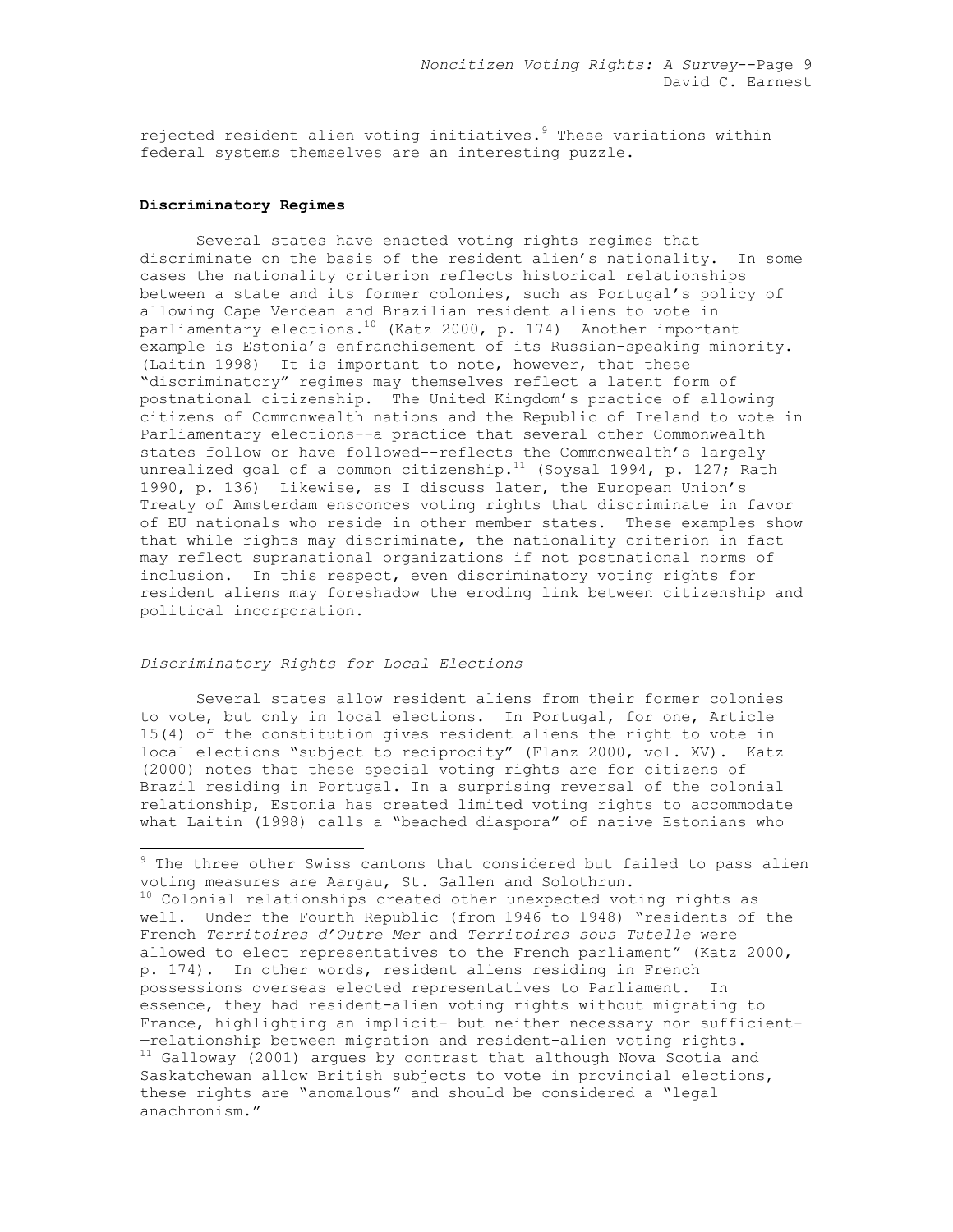Page 10--*Noncitizen Voting Rights: A Survey*  David C. Earnest

speak only Russian. $12$  Since the Estonian constitution does not recognize such Russian speakers as citizens, the grant of residentalien voting rights is one way the government has sought to incorporate this population. But the right is limited to local elections only and requires the Russian-speaking resident aliens to have established permanent residence. Such resident aliens are prohibited not only from voting in national parliamentary elections, but are prohibited from joining parties or holding office as well.<sup>13</sup> These facts suggest the voting rights of Russian-speaking aliens in Estonia are the result of changes in Estonian citizenship law after the demise of the Soviet Union, which in effect revoked the citizenship of Russian-speaking residents.

Other states' discriminatory practices may also reflect specific nationality concerns. Since 1950, Israel has allowed resident aliens to vote in local elections, for example, but only those immigrants who come to Israel under the Law of Return but who refuse to take Israeli citizenship. (Aleinikoff and Klusmeyer 2002, p. 49) While the Israeli practice does not discriminate on the basis of nationality per se, its dependence on the Law of Return indicates the franchise discriminates on the basis of religion.

It is worth noting that in a number of the Scandinavian states, all of which today have nondiscriminatory voting rights for resident aliens, these rights emerged from practices that originally discriminated in favor of only a few specific nationalities. When they first enacted voting rights for resident aliens, Norway, Finland and Denmark all permitted only resident aliens from other Nordic states to vote in local elections. (Soysal 1994; Rath 1990, pp. 136-139; Aleinikoff and Klusmeyer 2002, p. 48) Denmark expanded the right to all resident aliens in 1981, Norway in 1982, and Finland in 1991. All three now require resident aliens only to have lived in the country for a specific time. Norway requires three years of continuous residency, Finland stipulates four years of residency, while Denmark requires only one year (see below).

# *Discriminatory Rights in National Elections*

 $\overline{a}$ 

The voting rights of resident aliens in Portugal, Estonia and Israel are circumscribed when compared to the broad rights enjoyed by resident aliens from Commonwealth states who reside in the United Kingdom. There citizens of Commonwealth nations and the Republic of Ireland may register to vote in national parliamentary elections.

 $^{12}$  The ETA news agency reports that 194,525 resident aliens were eligible to vote in the 1999 elections. In the October 1999 local elections, resident aliens cast 11.7 percent of the total votes. (BBC October 16, 1999)

<sup>13</sup> Perhaps these rights have less to do with colonial relationships *per se* than they have to do with the state's formation. Much like Estonia, Iceland and Finland also are secessionist states that originally made the franchise available to nationals from the parent state. Since then, however, both Iceland and Finland have broadened the franchise to all resident aliens.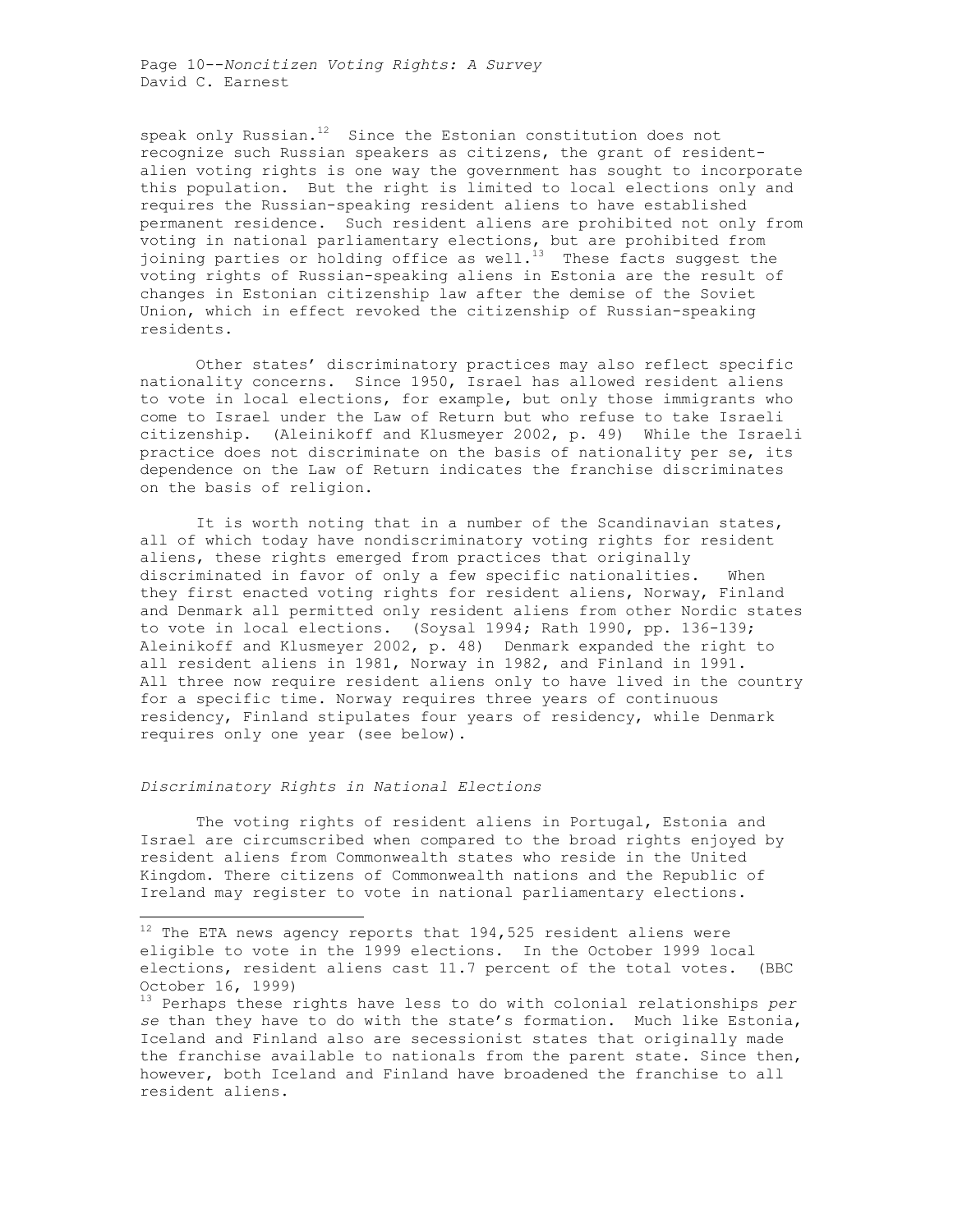Several other Commonwealth states or former British colonies make similar provisions. Ireland reciprocates Britain's extension of voting rights to Irish citizens by allowing British citizens to vote in national parliamentary elections (though Ireland also allows resident aliens of any nation to vote in local elections after six months residency) (Soysal 1994, p. 127-128; Rath 1990, p. 139). Until 1984, Australia allowed British citizens to vote in parliamentary elections. Though Australia has since rescinded this right, those British citizens who were previously enfranchised were granted a grandfather exception, which in 1999 amounted to about 17,000 (Slattery 1999). Similarly, Barbados allows those Commonwealth citizens who have resided for at least three years prior to the election to vote in parliamentary elections (Election Process Information Collection 2002).

### **Nondiscriminatory Regimes**

Nondiscriminatory voting rights regimes are those in which resident aliens do not need to satisfy a nationality qualification for the franchise. These nondiscriminatory rights typically have residency qualifications, however, that in some cases are quite lengthy. Some nondiscriminatory regimes provide the right to vote only in local elections; others provide the right to vote in national and parliamentary elections; and some regimes--like Ireland's and Portugal's--are hybrids because they do not discriminate for the right to vote in local elections, but only resident aliens from specific states qualify to vote in national elections.

### *Nondiscriminatory Rights for Local Elections*

 The most common form of resident-alien voting rights today is a nondiscriminatory right to vote in local elections only. Eleven states allow aliens who satisfy a residency requirement to vote in municipal, provincial or other local elections; two others (Bolivia and Colombia) make explicit constitutional provision for the national legislature to provide such rights at its discretion. The nondiscriminatory localrights model differs in important ways in both scale and scope from the discriminatory national and local regimes of states like the United Kingdom, Estonia or Israel: while it permits voting only in local elections, it does not discriminate among the nationalities of the states' immigrant populations. It is also broader in scope than the limited rights offered by jurisdictions in Federal states like Switzerland and the United States, since it is a right provided by the national government rather than sub-national ones, and applies to all municipalities, boroughs, states or other localities in a given nationstate. In this respect it is neither geographically discriminatory (as in federal states) nor ethnically or nationally discriminatory. In all cases of local nondiscriminatory voting rights, however (indeed in all cases of voting rights for resident aliens irrespective of their scope and scale), resident aliens must reside for a given number of years before they can vote in local elections.

 This model typifies the resident-alien voting rights regimes of Sweden, Denmark, Norway, the Netherlands, Finland, Iceland, Ireland, Hungary, Venezuela and perhaps Belize. With the obvious exceptions of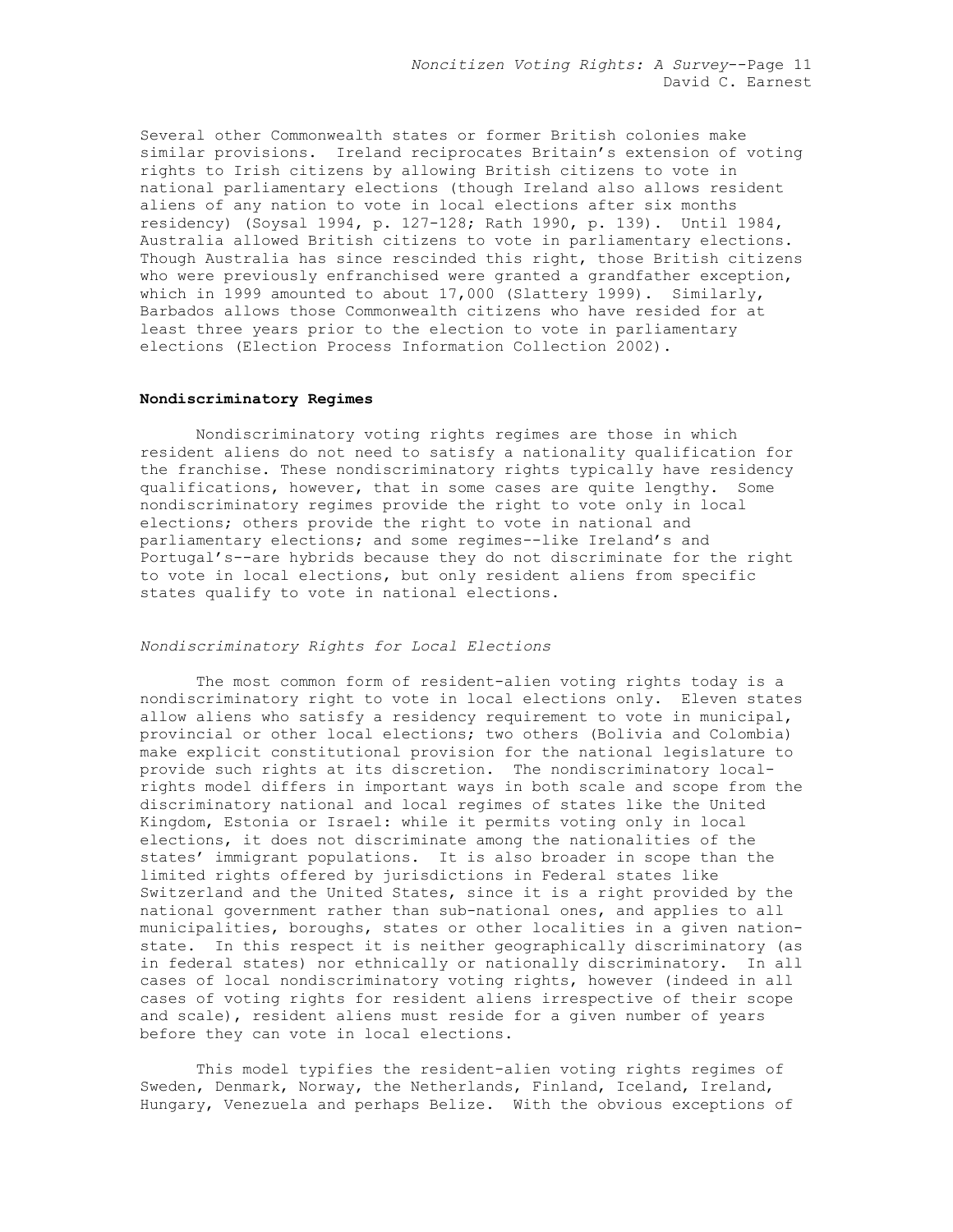Belize and Venezuela (more on Belize later), the states that utilize this model of resident-alien voting rights are European democracies. All except Ireland and Belize have proportional representation systems, and of these all except Venezuela have party-list electoral rules. Belize has a plurality first-past-the-post system, Ireland has a single-transferable-vote proportional representation system, and Venezuela has a mixed-member proportional representation system. The Republic of Ireland first allowed resident aliens to vote in local elections in 1963; today Ireland has the most permissive residency requirement, allowing aliens to vote after only six months residency in the Republic. Sweden enfranchised resident aliens for local elections in 1976, requiring only that the alien voter have resided in Sweden for three years. Denmark followed suit in 1977, requiring only one year of residency, followed by Norway in 1978, which required three years of residency (Soysal 1994). The Netherlands, in which Rotterdam and Amsterdam first established resident-alien voting rights in 1979 and 1981 respectively,  $14$  has a longer residency requirement of five years (Rath 1990, p. 139). Another more recent example is Hungary. Upon the collapse of the Soviet Union, the newly constituted legislature passed the Local Elections Act of 1990, which Nagy (1995) notes provides voting-rights in municipal elections for "non-citizen permanent residents" (p. 125).

 Interestingly, Iceland has a longer history of resident-alien voting rights, perhaps reflecting its history as secession states (Rokkan 1999). The history of alien voting rights in Iceland is somewhat convoluted. Article 75 of the 1920 constitution granted voting rights to Danish nationals resident in Iceland, rights that were eventually expanded to other Nordic immigrants (Raskin 1993, p. 1459). Article 33 of the Icelandic constitution of 1995 stipulates, however, that only citizens can vote. Interestingly, the 1995 constitution accommodates "foreign nationals" who had previous voting rights under Article 75 of the 1920 constitution in a "Temporary Provisions" section at the end of the document. This section effectively grandfathers the resident-alien voting rights that foreign nationals had previously received. In this respect, the Icelandic case is an interesting one: although the 1995 constitution eliminates resident-alien voting rights, it does so only prospectively for future immigrants to the country.

 While Norway, Denmark and Finland today allow all resident aliens to vote in local elections, it is important to recall that these states originally discriminated among immigrants of different nationalities. Just as Iceland limited the rights to immigrants from Nordic countries only, Norway, Denmark and Finland originally extended the alien franchise to immigrants from the Nordic states. In this respect, the alien franchise rights in these states originally were discriminatory. Two important questions are how and why these rights evolved in scope

 $14$  It is interesting to note that alien suffrage in the Netherlands first emerged in municipalities, suggesting a "bottom-up" evolution of rights that evokes the current rights in municipalities in the United States and Switzerland. How do rights evolve from localities to become a nationwide right? This bottom-up process, particularly when compared to the United States and Switzerland, may provide us with insights about the evolution of resident alien rights in other states and in other models.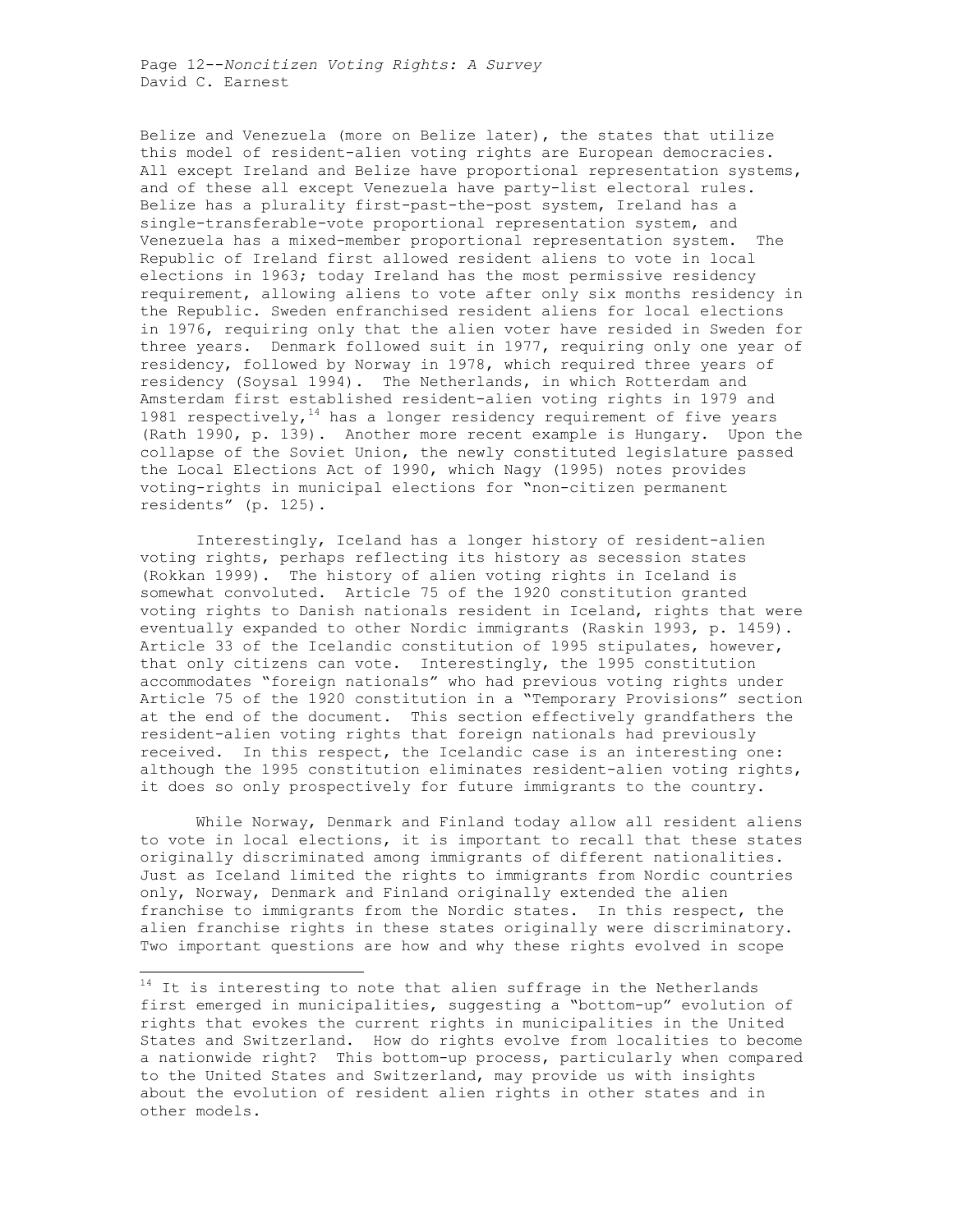to encompass all alien residents, not merely those from Nordic states? A related but equally important question is, why were Norway and Denmark's alien voting rules originally discriminatory, but the Netherlands' and Sweden's were nondiscriminatory?

 Belize, the last state that I have categorized as having nondiscriminatory rights for local elections, offers the franchise in municipal elections only to alien residents of three years or more (United States Library of Congress). Unlike the northern European parliamentary democracies, however, Belize's government is a firstpast-the-post plurality parliamentary system, undoubtedly a reflection of its historic relationship with the United Kingdom. Like these institutional variables, Belize's colonial history also begs an important question: why did Belize opt for the local model instead of the discriminatory national-rights model that typifies the United Kingdom, Barbados, and (until 1984) Australia?<sup>15</sup> For this reason, Belize offers an interesting anomalous case: it neither fits the institutional pattern of the northern European democracies, nor the scale of rights typical of other states with historic colonial ties to the United Kingdom.

# *Nondiscriminatory Rights for National Elections*

-

Only one nation-state offers universal resident-alien voting rights for all elections, local to national, with only a brief residency requirements. Prior to 1975, New Zealand allowed immigrants from the United Kingdom to vote in parliamentary elections. Since then, however, any immigrant who has resided in New Zealand for one year may register to vote in national elections (Soysal 1994, p. 128; Katz 2000). The case of New Zealand therefore is the ideal type of resident-alien voting rights: the residency requirement is minimal (only Ireland's six-month requirement is shorter); and the rights are nondiscriminatory—-any resident alien can register to vote.

 Alien suffrage in New Zealand is interesting for two reasons. First is the timing of New Zealand's expansion of voting rights to resident aliens. This occurred in the mid-1970s when the Scandinavian states and the Netherlands first offered the franchise to resident aliens. Yet the Netherlands, Sweden, Denmark and Norway opted for a local-voting approach to alien suffrage, whereas New Zealand opted for national voting rights. The proximate timing of the cases may offer an

 $^{15}$  These examples suggest a possible relationship between the Commonwealth--or at least the United Kingdom's colonial legacy-—and certain forms of resident-alien franchise rights. Indeed, if common political rights were a goal of the Commonwealth, then why did some Commonwealth states extend voting rights to all immigrants, while other member states restricted rights to Commonwealth citizens or offered none at all? Why did New Zealand opt for a liberal regime that included resident aliens of all nationalities, while Belize adopted a narrower scale of alien voting rights? Given the variation in rights among the 38 democracies that are members of the Commonwealth (not to mention the inclusion of 20 non-democracies in the Commonwealth), the relationship between alien voting rights and the Commonwealth seems problematic at best.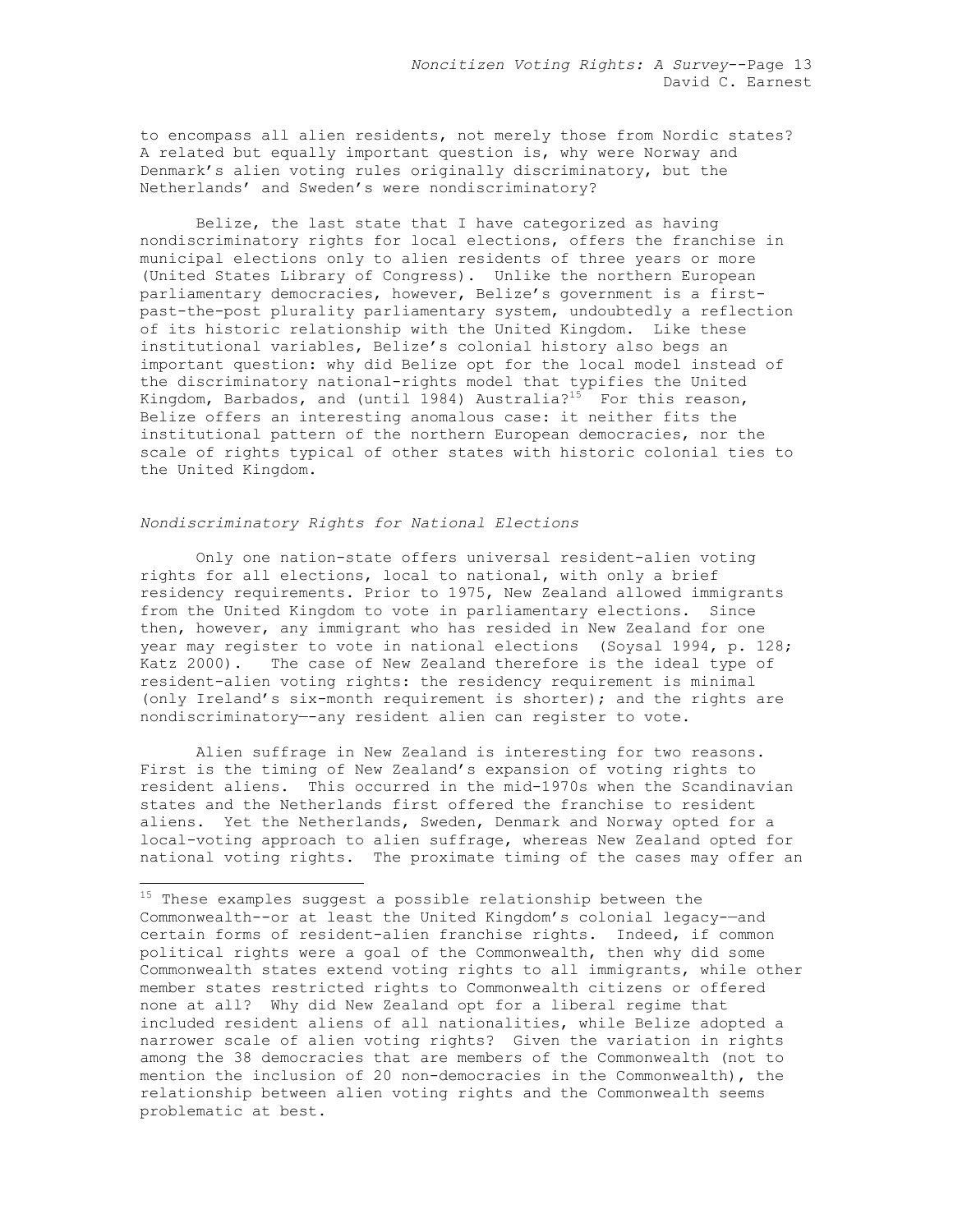Page 14--*Noncitizen Voting Rights: A Survey*  David C. Earnest

opportunity to control for as-yet-unspecified transnational or global phenomena, such as norms of "personhood" (in Soysal's words (1994)). Second is the hypothesized relationship between colonial history and alien suffrage. States with historical colonial relationships may discriminate in favor of each other's citizens by offering limited voting rights to immigrants from colonial possessions (or from the imperial state). As noted above, this may explain Australia's enfranchisement of British citizens prior to 1984 as well as rights in other Commonwealth states. A key feature of this practice is, however, their discriminatory rights; states offer voting rights only to specific nationalities. Yet New Zealand switched in 1975 from a discriminatory regime to a nondiscriminatory permissive one. Given New Zealand's colonial history, its continuing membership in the Commonwealth, and its geographic proximity to Australia (where the government rescinding the franchise rights of British resident aliens only nine years after New Zealand), New Zealand's liberal alien suffrage regime is an interesting case.

 It is important to note that at least in a de jure sense, Uruguay also allows any alien to vote in both local and parliamentary elections. Uruguay differs from New Zealand in one substantive way, however. Uruguay's residency qualification is the most exclusionary of any nation-state that allows resident aliens to vote. Only after an alien has resided in Uruguay for fifteen years can he or she qualify for the franchise. This stands in marked contrast to Ireland (which requires only six months of residency to qualify for the right to vote in local elections) and New Zealand (which requires only a year of residency to qualify for the right to vote in parliamentary elections). While Uruguay's right to vote is nondiscriminatory in a de jure sense, then, its residency qualification raises the question of how other qualifications for the franchise may discriminate against resident aliens. As I note below, Venezuela also allows resident aliens to qualify for the vote in local elections, but only after ten years of residency. These residency requirements arguably mitigate the nondiscriminatory nature of the de jure voting rights, and raise issues of comparability to states like New Zealand.

### **Discrimination through Residency Qualifications**

Three South American democracies permit resident aliens to vote, but only after an extended period of residency that effectively discriminates against most resident aliens. In this respect, the residency requirement for resident aliens limits these franchise rights to a very small number. In Chile, Articles 13 and 14 of the Constitution entitle aliens with five years of residency to vote in national parliamentary elections (Flanz 2000, vol. IV). The Venezuelan constitution (Tit. III, Ch. 4, Art. 64) entitles aliens with 10 years of residency to vote in municipal and state elections only, while the Uruguayan constitution (Sect. III, Ch. 2, Art. 78) requires 15 years of residency (Katz 2000). Given that all three states have zero or negative migration rates, it is doubtful that many resident aliens satisfy such onerous residency requirements to qualify for and claim their franchise rights.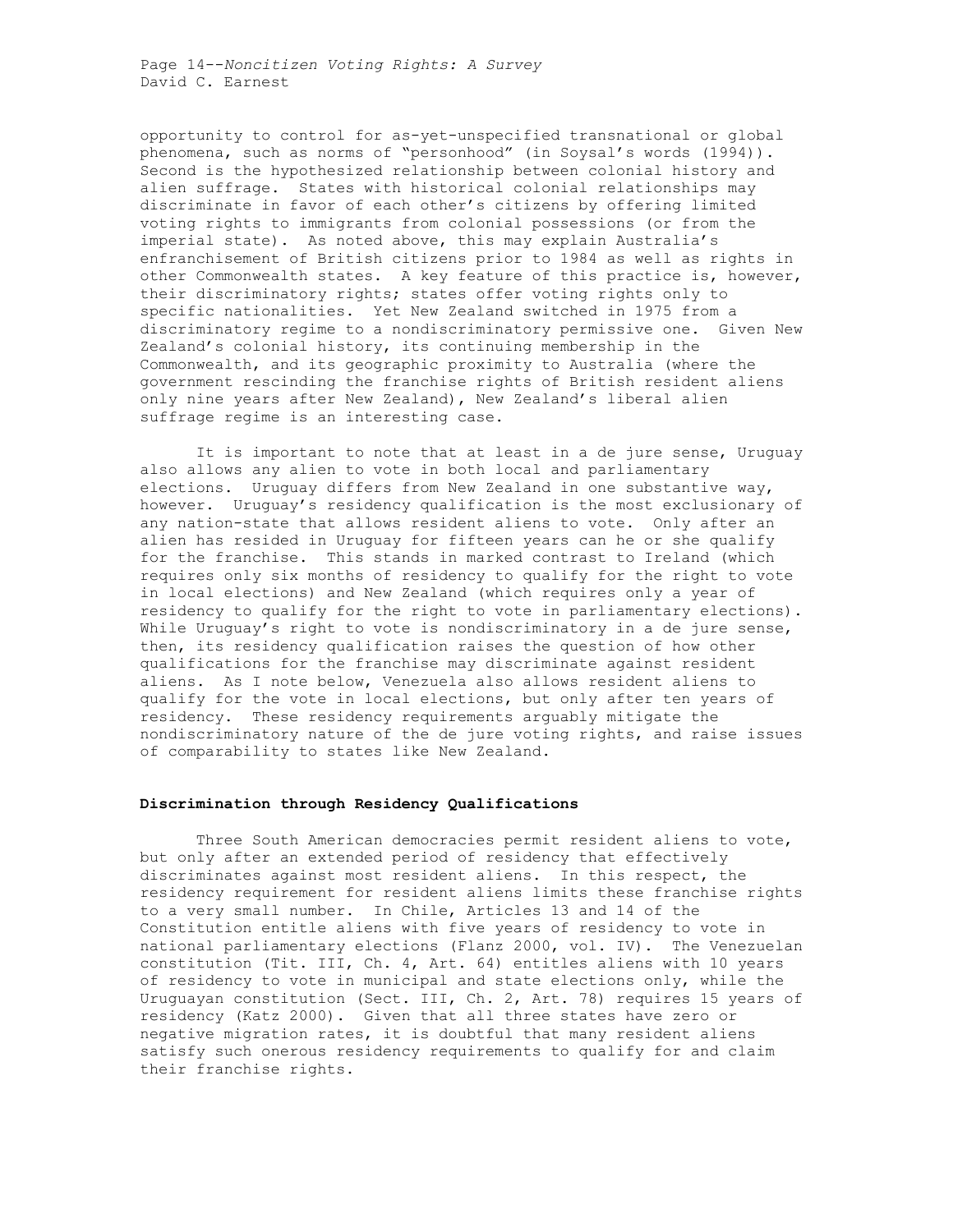It is difficult if not impossible to say when a residency requirement becomes onerous to the point of being restrictive rather than expansive. While Uruguay's 15-year requirement clearly curtails the voting opportunities of most aliens, Chile's five-year provision is the same as the Netherlands' residency requirement. The scale of resident alien rights in Chile is greater, furthermore, than in the Netherlands; unlike in the Dutch case, resident aliens in Chile can vote in national elections as well as local or regional elections. So why might one categorize the Chilean case as more restrictive than the Dutch case? Though the Chilean requirements are more permissive in principle, the levels of immigration to Chile mean that in fact far fewer aliens receive voting rights than the Netherlands grants to its resident aliens. While Chile, Venezuela and Uruguay had zero or negative immigration rates in 1999, the northern European democracies offering nondiscriminatory local rights have net inflows of migrants (United Nations Population Division 2002). Similarly, the number of migrants as a percentage of the total population is much lower in the Latin American democracies. Only one percent of Chile's population were migrants in 2002, though Uruguay and Venezuela had slightly higher percentages (2.65 and 4.16 respectively). These figures suggest that the total number of resident aliens eligible to vote is greater in countries that host larger numbers of migrants. While one might argue that the Chilean case parallels the nondiscriminatory national rights of New Zealand, it seems disingenuous to overlook the overall migration levels and net flows of these states as well as their extended residency requirements when categorizing their alien voting rights.<sup>16</sup>

### **Alien Suffrage in National Constitutions**

1

Curiously, the constitutions of two South American democracies explicitly address the issue of alien suffrage. Colombia's constitution, dating to 1991, stipulates that the legislature may pass an act to allow foreign citizens to vote in municipal or district elections (Tit. II, Ch. 2, Art. 100, see Flanz 2000, vol. IV). The

 $^{16}$  Of the 31 states discussed in this chapter, in 2002 nine (Barbados, Belize, Bolivia, Chile, Colombia, Estonia, Hungary, Latvia and Uruguay) had negative net migration rates per 1,000 citizens. One other (Venezuela) had a net migration rate per 1,000 citizens totals of approximately zero. Of the 21 states with positive net migration, it is interesting to note that migration rate alone does not appear to predict whether or not a state will extend voting rights to resident aliens. While notable negative cases like the Federal Republic of Germany (2.26 migrants per 1,000 citizens) and the United States (4.53 per 1,000) have relatively high net migration rates, some of the states offering the franchise to resident aliens have higher rates: Canada is 4.79 per 1,000 and Ireland is 4.86 per 1,000. Other notable negative observations have relatively *low* migration rates, furthermore: Belgium is 1.27 per 1,000 and France is 0.66 per 1,000 (all figures are from United Nations Population Division 2002). Of course, net migration rates might be significant in a comprehensive model, or alternative measures of migration such as absolute levels might be more reliable. But the prima facie impression is that migration rates alone are not sufficient to explain the variation among states offering resident aliens the right to vote.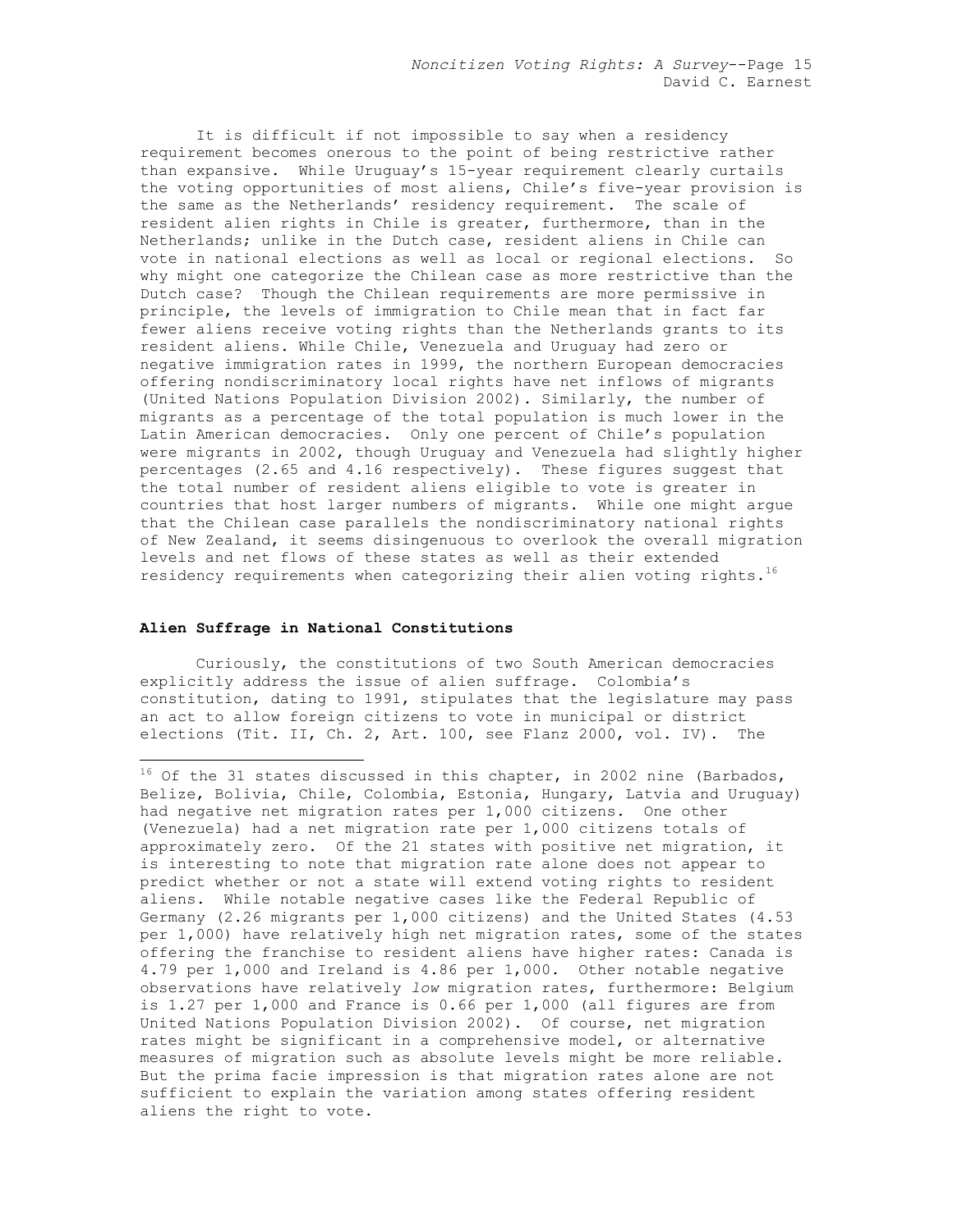Page 16--*Noncitizen Voting Rights: A Survey*  David C. Earnest

Bolivian constitution (of 1967 as amended in 1994) has a similar clause: the legislature explicitly has the discretion to enfranchise aliens to vote in local elections (Tit. IX, Ch. 1, Art. 220, see Constitutions of the Countries of the World, vol. VII). It is interesting to note not only that these constitutions came into being relatively recently, but also that they explicitly give discretionary power over resident-alien voting rights to the legislatures. Neither legislature so far has exercised this unique constitutional authority, however. But the mere fact that constitutional framers considered the issue important begs the question of why?

### **Resident-Alien Voting Rights in International Law**

In addition to the 24 states that have varying degrees of voting rights for resident aliens, two important pieces of international law address the issue of political rights for resident aliens. One is the Consolidated Version of the Treaty Establishing the European Community, as Amended by the Treaty of Amsterdam (1997; hereafter referred to as the Amsterdam Treaty). The other is the Universal Declaration of Human Rights.

 The Amsterdam Treaty of 1997 amended, consolidated and reordered the Maastricht Treaty of 1993 to become the legal foundation for common foreign and security policies for the European Community member states and for cooperation among members on issues relating to justice and home affairs. Though the amended and consolidated version changed some of the contentious issues of the Maastricht Treaty, it preserves an important article that addressed voting rights for EU citizens. Part II, Article 19(1) of the Amsterdam Treaty, echoing Article 8 of the Maastricht Treaty, commits EU member-states to establishing voting rights for those aliens from other EU states who reside in their country. The language reads:

Every citizen of the Union residing in a Member State of which he is not a national shall have the right to vote and stand as a candidate at municipal elections in the Member State of which he resides, under the same conditions as nationals of that State. (Amsterdam Treaty 1997)

The rights enunciated by the treaty therefore appear to be a hybrid type. The Treaty stipulates that resident alien be allowed to vote only in municipal elections, reflecting the scale of rights typical of the local voting rights regimes used by the Nordic states, the Netherlands and others. But the Treaty also adds a discriminatory nationality requirement; EU member states will extend the right only to EU nationals, not to immigrants of any nationality. In this respect, the Treaty combines the discriminatory nationality requirements typical of the voting rights regimes of the United Kingdom, Ireland and Portugal with the restrictive scale of the local regimes of Sweden, Norway, the Netherlands, Spain and others.

 Article 19(1) therefore is a curious hybrid that defies easy explanation. Given the pre-existing heterogeneity of resident-alien voting rights among European Union states, it is puzzling that the Treaty articulated this particular set of rights with discriminatory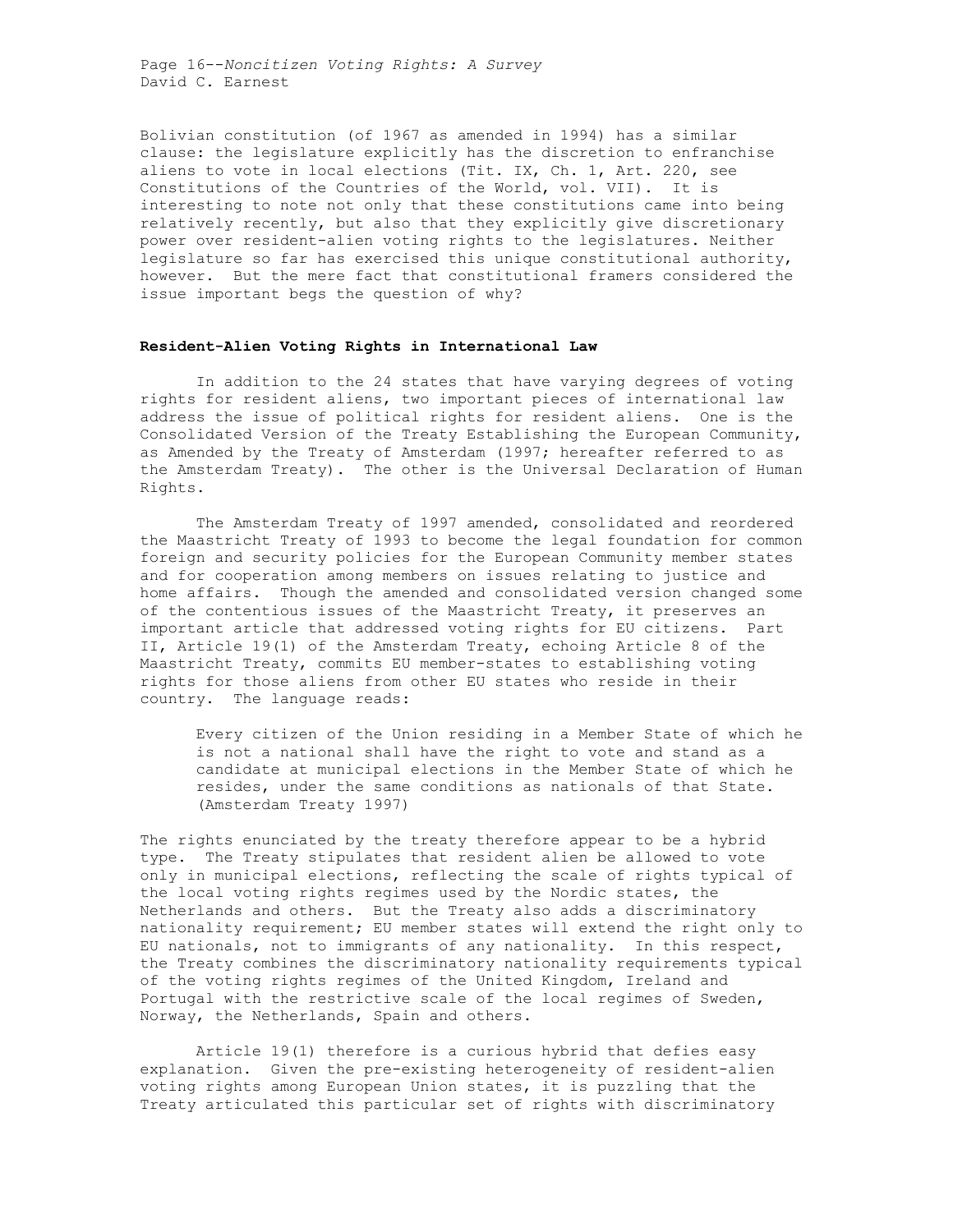scope and limited scale. Perhaps more surprisingly, some states have revised their voter eligibility requirements to comply with Article 19(1) while others have not (notably Italy; see Aleinikoff and Klusmeyer 2002, p. 51). Answers to these puzzles may offer some important insights into the evolution of alien suffrage. The EU member states' resistance to Article 19(1) may help explain, furthermore, a number of important negative cases (which are elaborated below).

 The other notable piece of international law is the Universal Declaration of Human Rights. Raskin (1993) argues that the Declaration is ". . . written in such a way as to leave open the possibility that resident aliens will have the right to vote" (p. 1458). Indeed, Article 21 of the Declaration, which enunciates basic political rights, uses the ambiguous term "everyone" instead of "every citizen": Art. 21(1) states "Everyone has the right to take part in the government of his country, directly or through freely chosen representatives. $''^{17}$ (Universal Declaration of Human Rights 1948) Nowhere does the Declaration specify citizenship as a requirement for political rights (or any rights for that matter); it is mute, furthermore, on voter eligibility requirements. While the phrasing of the Declaration falls short of explicit advocacy of alien suffrage, Raskin's argument deserves consideration. It is telling that an important articulation of principals of human rights decouples the ideas of citizenship and political rights. In this respect, the Universal Declaration of Human Rights approximates the historical condition of many states granting at least some resident aliens the right to vote and participate in elections.

 Raskin (1993, p. 1458) also notes that the International Covenant on Civil and Political Rights of 1966 contrasts with the Universal Declaration of Human Rights by explicitly confining the right to vote to citizens. Article 25 (a through c) uses the term "citizen" when articulating a vision of political rights (International Covenant on Civil and Political Rights 1966). The contrast with the Universal Declaration of Human Rights begs two obvious questions: why do the two documents have competing visions of political rights? And do these competing visions reflect some broader phenomenon or mechanism that might explain the variation in the observed cases of alien suffrage?

# **Negative Cases: States That Have Rejected Alien Suffrage**

-

There are a number of cases where either states considered franchise rights for resident aliens but failed to offer them, or rescinded voting rights it had extended previously to resident aliens. Though these failed cases vary over time, they offer both an important theoretical counterweight and possible cases against which to test hypotheses. These negative observations fall into two categories: states whose governments considered resident aliens voting rights but failed to adopt them (hereafter referred to as "failed cases"); and states that rescinded alien voting rights (or "rolled back" cases).

 $17$  This language creates another ambiguity, however. When it assets the right of the individual to take part in the government of his or her "country," it is unclear whether this refers to his or her country of citizenship, or his or her country of residence.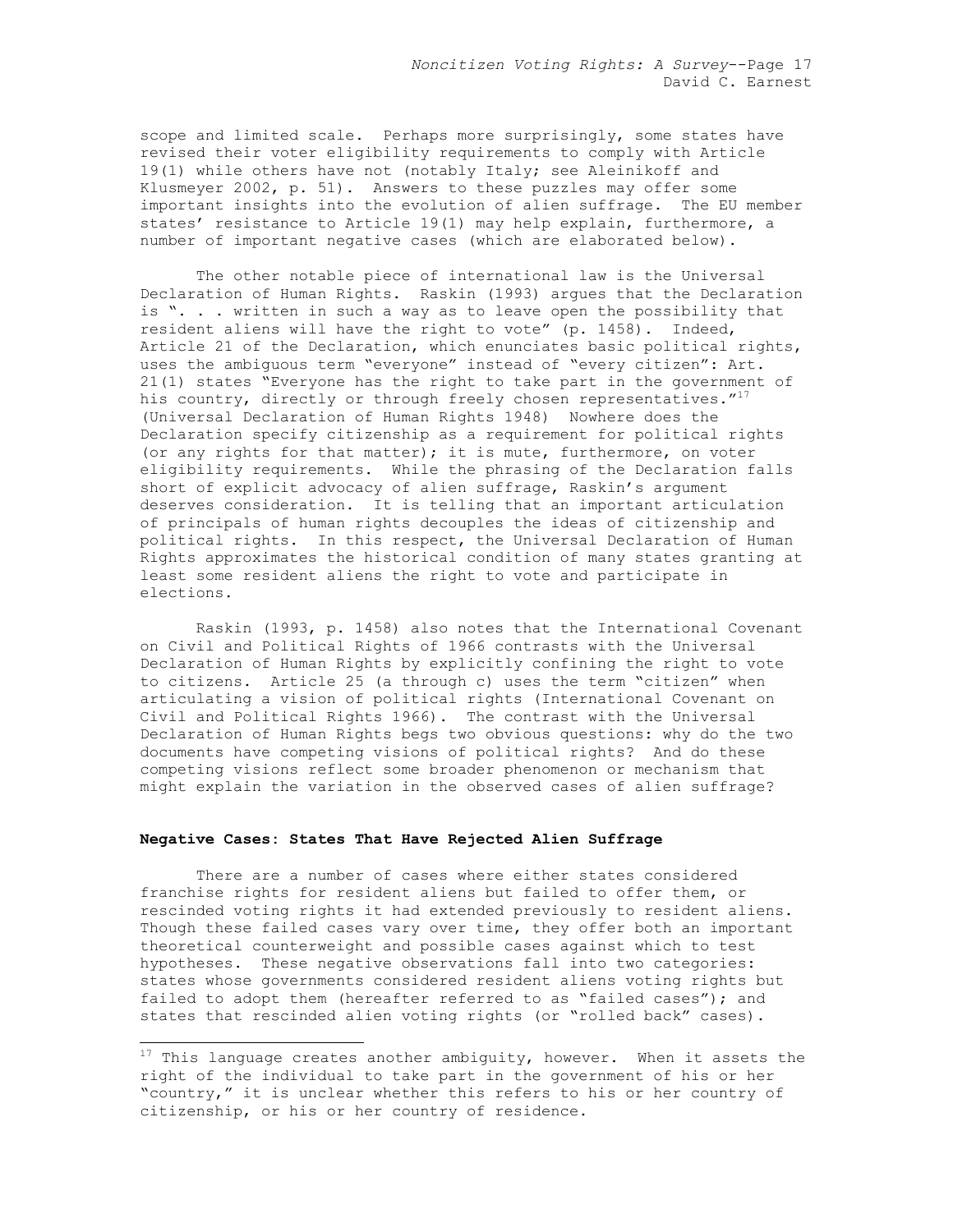The failed cases include Belgium, France, Italy, Japan, Latvia and perhaps Switzerland and the United States (because the latter two are federal nation-states, their constituent jurisdictions present both positive and negative examples of municipalities adopting voting rights for resident aliens). Rath (1990) notes that Belgium has considered numerous initiatives dating back to 1972. All have failed to garner much support, and often have faced nearly universal opposition from parties across the political spectrum (Rath 1990, pp. 128-130). France first considered resident alien voting in 1981, when the Partie Socialiste (PS) first proposed an initiative to enfranchise resident aliens. Rath (1990, p. 130) reports that the PS measure faced widespread opposition. The Assemblé Nationale considered another measure to enfranchise resident aliens in 2000, but the measure failed due to constitutional concerns and opposition from the Sénat (Aleinikoff and Klusmeyer 2002, p. 51). Aleinikoff and Klusmeyer (2002, p. 51) also note that Italy has yet to enact the legislation to comply with Article 19(1) of the Amsterdam Treaty.

 Latvia and Japan's consideration of voting rights for resident aliens suggest that the state faces international pressures when considering voting rights for resident aliens. Kashiwazaki (2000) reports that in 1990, eleven permanent resident Korean nationals in Japan sought from a Japanese court the right to vote in national elections. Five yeas later the Japanese supreme court ruled that the right to vote is reserved for Japanese nationals, but also held that the Diet has constitutional authority to enact legislation enfranchising resident aliens if it so chooses. In 2000 the Diet considered but tabled such legislation despite the championing of such voting rights by the Republic of Korea. In Latvia, the parliament rejected a measure to permit the state's resident aliens to vote in local elections despite pressure from the European local governments' Chamber of Regions and from the Latvian Human Rights committee (Baltic News Service 1998; BBC January 31, 2000; BBC July 11, 2000).

 By contrast, the federal nation-states of Switzerland and the United States present numerous cases of resident alien voting initiatives at the local level that have failed to win popular support. Though as noted above two Swiss cantons have enacted resident alien voting laws for municipal and cantonal elections, seven other cantons have considered but rejected similar measures (Rath p. 128).<sup>18</sup> Similarly, the success of the Takoma Park initiative and its replication in other Maryland hamlets, not to mention the rights of resident aliens to vote in Chicago's and New York's school board elections, belies the difficulties that resident alien voting initiatives have faced elsewhere in the United States. In the early 1990s activists in Los Angeles, San Francisco and Washington, DC tried to adopt voting-rights measures similar to the one established in Takoma Park. In all three cases municipal voters failed to approve the measures (Chung 1996; Harper-Ho 2000). Similarly, though the voters in Amherst and Cambridge, Massachusetts elected by referenda to extend voting rights to resident aliens, the Massachusetts State legislature failed to enact the necessary home-rule legislation that would have

 $18$  These are Aargau, Bern, Geneva, St. Gallen, Solothurn, Vaud, and Zurich.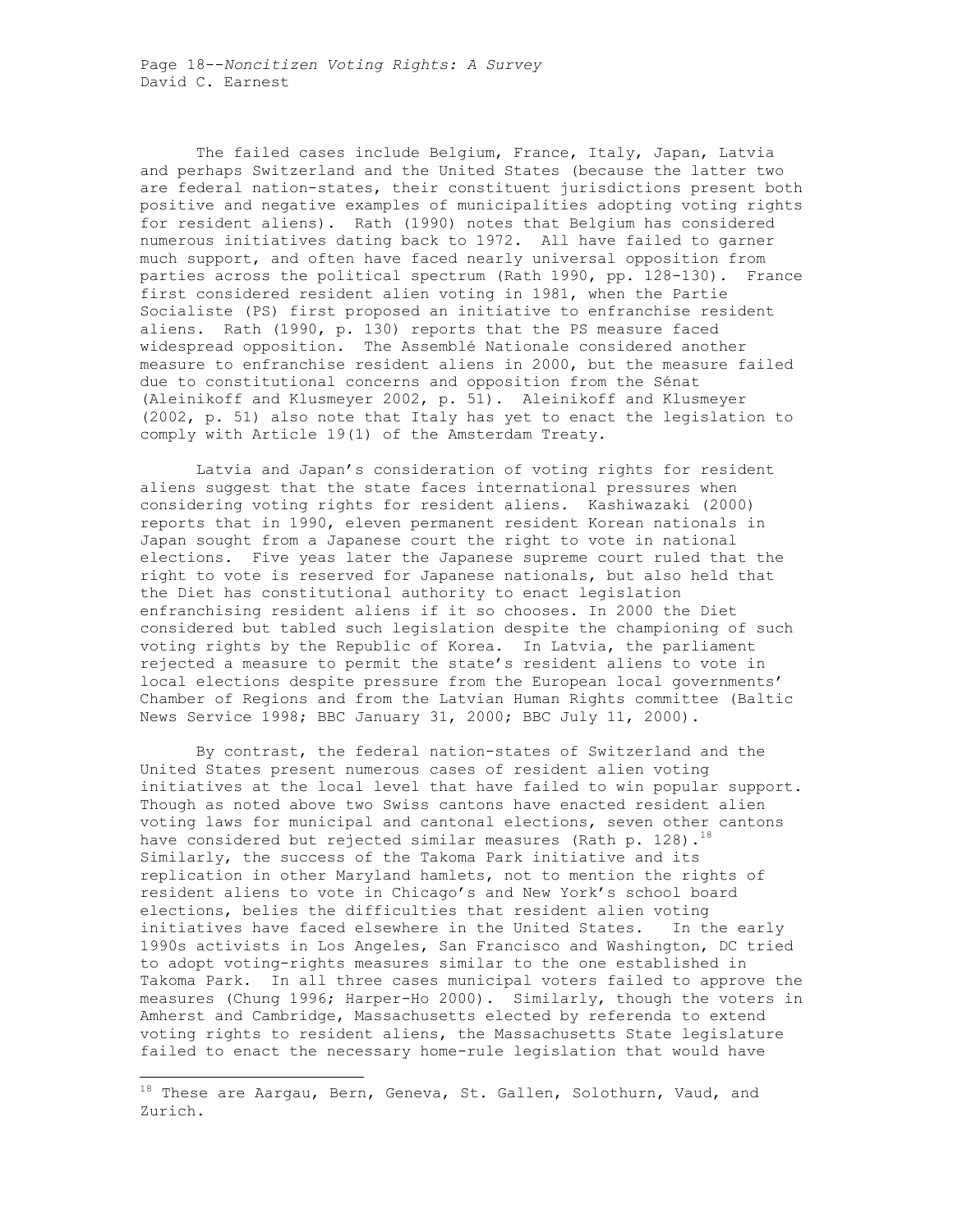enabled the Amherst and Cambridge initiatives. It is interesting to note, furthermore, that in both the Swiss case and in the United States large urban areas have rejected, for the most part, alien suffrage initiatives while smaller municipalities or cantons have enacted such measures. This pattern contrasts, furthermore, with the Federal Republic of Germany's brief history of alien suffrage, which occurred in the largely urban länder of Hamburg, Schleswig-Holstein and West Berlin.

 These failed cases raise a number of interesting puzzles. For one, resident alien voting initiatives in France and Belgium faced strong opposition, but similar measures in the Netherlands, Norway, Denmark, and Sweden at the same time faced very little opposition. What explains this variation within Europe? The failed cases in federal systems suggest another important puzzle: the variation in outcomes within a nation-state may (or may not) be caused by the same mechanisms that cause the observed variation among nation-states. In these respects, the failed cases may present important crucial cases for a model that seeks to explain variation in voting rights for resident aliens. Finally, to what degree do settlement patterns affect the outcome of resident alien franchise initiatives within federal states? Are municipalities, cantons, länder or states with large immigrant populations more or less likely to enact alien suffrage? Does alien suffrage depend on the ethnic composition of immigrant groups? Does this pattern hold across the federal cases as well as other cases?

 Australia, Canada and the United States present important cases of rolled-back alien voting rights that contrast with the failed cases. As noted above, in 1984 Australia eliminated the voting rights of British citizens resident in Australia (though it grandfathered the rights of those British citizens who resided in Australia prior to January 25, 1984). Canada similarly rescinded voting rights for resident aliens who were citizens of Commonwealth states in 1975 (Kondo 2001, p. 239), though Nova Scotia and Saskatchewan have at least de jure rights to allow British subjects to vote in provincial elections. Though of a different historical period, the United States' rollback of resident-alien voting rights was of an even greater scale. Raskin (1993) and Harper-Ho (2000) both argue that the shift in immigration sources from Northern Europe to Southern Europe and Asia, when coupled with the xenophobia that followed the First World War, caused most states of the Union to reconsider granting voting rights to declarant aliens. As Aylsworth (1931) noted, by the mid-1920s every state that had previously allowed resident aliens to vote had rescinded the right. From a high of 22 states in 1875, the member states of the United States had disenfranchised all resident aliens within the country, a remarkable reversal given what the scope and scale of resident alien rights once had been. It would be easy to dismiss the United States' rollback as belonging to another era, or as the product of a historically unique confluence of war and intolerance. Such a dismissal ignores, however, historical parallels between the 1900s and the 1980s and 1990s in the composition and size of immigration to the United States (Held et. al. 1999, pp. 283-326). So why did the states rescind the rights in an era of mass migration from non-European states when localities today once again are extending the rights in a similar era?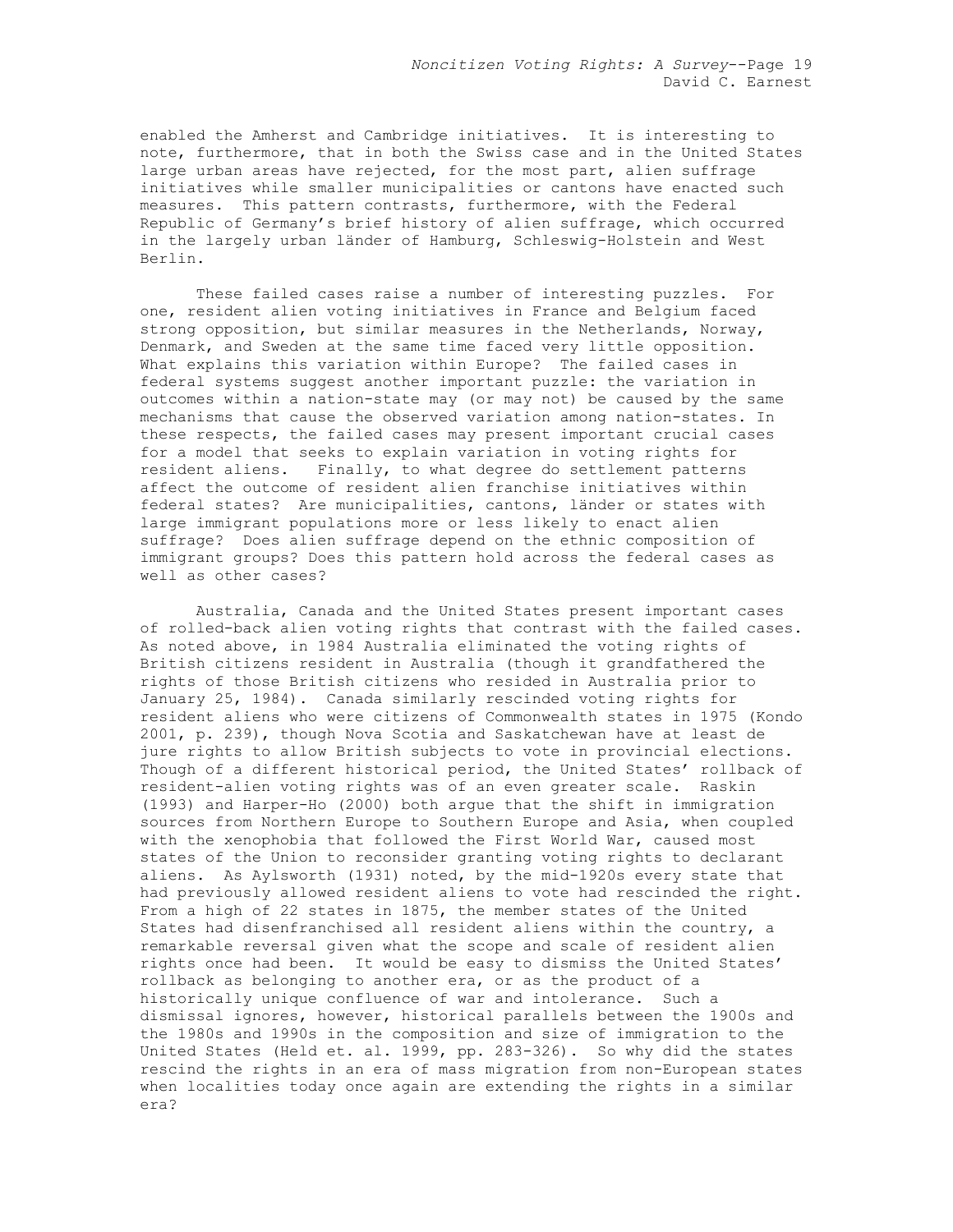Finally, it is important to note three other potential negative observations. The case of the Federal Republic of Germany is difficult to categorize: is it a failed case or a rolled-back case? On the one hand, two German länder did extend franchise rights to specific resident aliens, but on the other, the Federal Constitutional Court ruled these rights unconstitutional a year later, implying that enfranchised resident aliens never consolidated these political rights. Given that the German courts never established the legality of alien suffrage, it seems reasonable to treat the German case as a failed observation rather than an instance of rolled-back rights. The other difficult case is that of the United Kingdom. Since the eligibility of resident aliens to vote is tied to an intergovernmental organization- the Commonwealth—-the roll of resident aliens eligible to vote in parliamentary elections ebbs and flows with the membership of the Commonwealth. Although the UK's rules of eligibility may not have changed over the years, resident aliens theoretically may lose their voting rights through no action of their own. In this respect, as the case of the United Kingdom shows, the discriminatory aspect of the these voting rights can cut both ways: it can exclude nonresident aliens from voting as arbitrarily as it may include them. This and the other cases of rollback highlight, furthermore, an important and perhaps theoretically interesting phenomenon: resident aliens may be the only voters in consolidated democracies to lose the franchise. Whereas voting rights for citizens, women, minorities and other previously excluded groups are now sacrosanct, states apparently may legitimately rescind the voting "rights" of resident aliens. $19$ 

 The member states of the European Union represent important additional cases of the failure of states to adopt resident voting rights. Although a number of EU member states had voting rights regimes that complied with Article 19(1) before the Treaty of Amsterdam's entry into force, at least one state--Italy--has failed to amend its electoral laws to comply with the provisions of the treaty. Such legislation undoubtedly takes time to amend, and it may be that EU member states will become compliant with Article 19(1) over time. But if not, there may be a number of important additional cases of states that have failed to enact alien suffrage laws even though they have committed by treaty to doing so.

 $19$  This begs the question as to whether or not resident aliens actually have a *right* to vote. It is interesting to note that at least in American constitutional jurisprudence, there is no "right" to vote. So the interesting case of resident alien voters highlights two important questions: to what degree is the franchise a fundamental right in the various nation-states mentioned in this paper? And to the degree it is a right, have states literally created "second-class citizens" in resident alien voters, whose franchise rights the state may arbitrarily abridge? While the case of the United Kingdom seems to affirm the vote-as-a-privilege hypothesis, Iceland's and Australia's implementation of grandfather clauses for previously enfranchised resident aliens suggest that, at a minimum, states are reluctant to abridge voting privileges.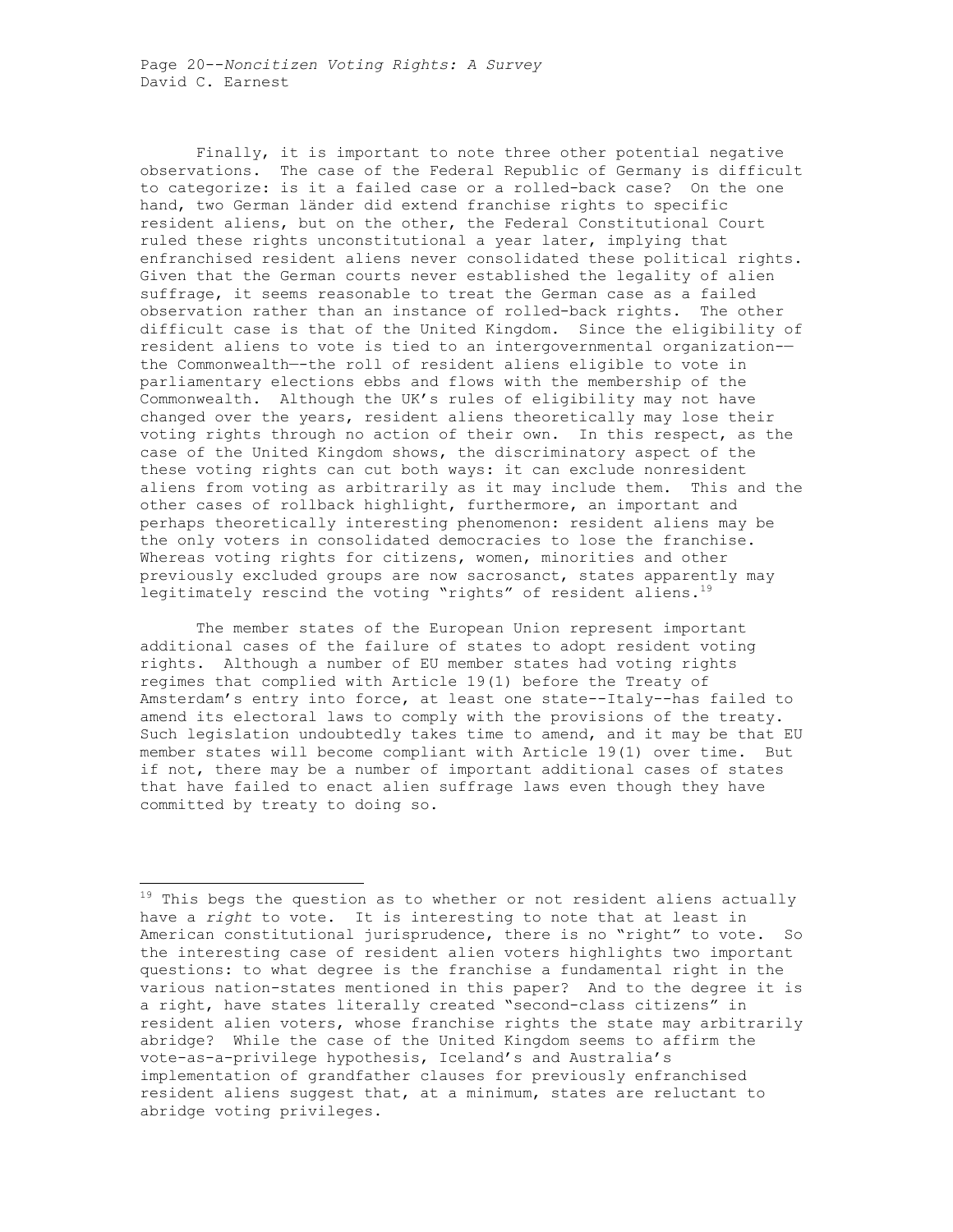### **Hypothesized Explanations for Alien Suffrage Rights**

Legal scholars who have explored the expansion of voting rights for resident aliens have proffered a number of explanations for variations in such rights. The common variables to their analyses are levels of immigration and associated xenophobic backlashes; the historical and legal evolution of national conceptions of both citizenship and of voting rights; and, in Raskin's (1993) words, "evolving international norms of community based democracy and human rights" (p. 1394). In this respect, the hypothesized causes of alien suffrage range from historical path-dependent processes to national institutions and international norms. While I derive explicit hypotheses in another study (Earnest, forthcoming), it is worth previewing that discussion by exploring what a number of researchers have written about the cases this paper presents.

 Alien suffrage rights are inescapably embedded in a broader institutional and legal framework of general voting rights. For this reason, franchise opportunities for resident aliens in many countries evolve as other electoral institutions and franchise rights change. Harper-Ho (2000) and Raskin (1993) both explain the variation over time of alien suffrage in the United States as a product in part of broader debates about the gender, race and property requirements for voter eligibility. In a comparison of the recent alien voting rights successes in the United States to the failed initiatives in the Federal Republic of Germany, Neuman (1992) explains the differences in part by citing historically divergent conceptions of citizenship and democratic legitimacy. Unlike in the United States, the courts in Germany have historically viewed the right to vote as a collective, rather than individual, right. This right is historically tied, furthermore, to a historical conception of German nationality as an ethnic construct; the right to vote is not only a collective right of the *nation*, it is a collective right of the *German* nation (Neuman 1992, p. 283-287).<sup>20</sup> The absence of alien suffrage rights in Germany

. . . reflects the particular historical development of nationhood in Germany, where the rise of a linguistic and cultural nationalism at the beginning of the nineteenth century led to an emphasis on nationality rather than residence as a crucial factor in defining a polity. (Neuman 1992, p. 291)

A historically exclusive conception of the nation proscribes resident alien voting in the German case. The franchise rights of resident aliens therefore depend upon not only the franchise rights of other members of the polity, but on historically contingent constructions of the polity itself.

 Scholars also cite changes in the size and composition of immigration, and the corresponding social backlashes, to explain

1

 $^{20}$  This argument is similar to Rogers Brubaker's explanation (1992) of the differences in the naturalization rates of France and Germany. Brubaker argues the greater naturalization rates in France reflect the different "cultural definitions of citizenship" embedded in the competing legal traditions of *jus soli* in France (citizenship by birth) and *jus sanguinis* in Germany (citizenship by decent or ancestry).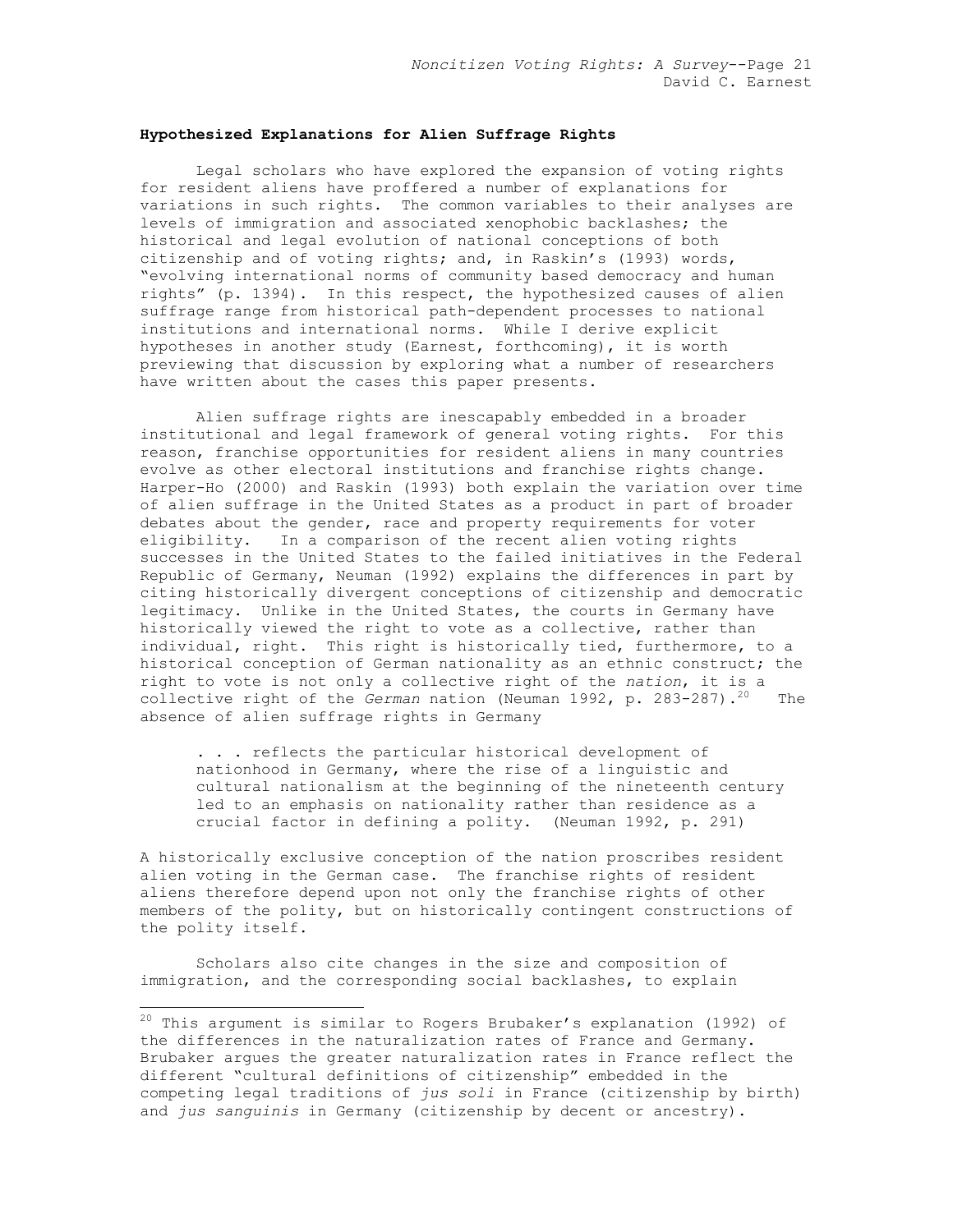Page 22--*Noncitizen Voting Rights: A Survey*  David C. Earnest

variations in the voting rights of resident aliens. Harper-Ho (2000, pp. 282-283) attributes the end of alien suffrage in the United States in the 1920s to both the shift in the ethnicity of the immigrant population (from northern European to southern European and Asian nationalities) and to the xenophobic backlash that followed World War I. Raskin (1993, pp. 1415-1416) comes to a similar conclusion. The absolute level of immigration, independent of its ethnic composition, may also explain the variations among the states that offer resident aliens the vote. Neuman (1992, p. 264) for one argues that the expansion of alien suffrage is inversely related to the level of immigration. Those European states that have expanded the rights are those with lower proportions of resident aliens, while those states with the highest proportion of resident immigrants--including France, the United Kingdom, Belgium and Germany—-have either discriminatory or no voting rights whatsoever for their resident aliens.<sup>21</sup>

 Finally, these scholars also cite the importance of international variables as well. Neuman argues that "as the interdependence of national economies deepens and regional 'common market' arrangements multiply, more nations (including the United States) may be called upon to rethink the question of alien suffrage" (Neuman 1992, p. 261). Similarly Raskin (1993, p. 1394) cites "evolving international norms of community based democracy and human rights" as one explanation for the emergence of resident-alien voting rights in several American municipalities. He thus sees alien suffrage as local response to transnational processes and emerging global norms: "the unification of national economies into a global market system at the end of this century undermines the salience of national identity and increases the historical importance of defining a citizenship of place and locality" (Raskin 1993, p. 1456). He calls this redefined citizenship a "polity of presence" (p. 1393). Such a radical redefinition of basic concepts like citizenship and the body politic may result from the deterritorializing impact of modern global trading relationships, in which labor and capital migrate unhindered across national borders but political and social rights do not. The "straitjacket of nation-state citizenship" is incapable, Raskin argues (p. 1458), of accommodating the fundamental political rights of those who participate in and sustain these widening transnational processes. In this respect, emerging global norms of community-based democracy encourage municipalities and localities to enfranchise resident aliens. The globalization of the marketplace may have created a localized response that is transforming traditional conceptions of citizenship, participatory government, and democratic legitimacy.

 These hypothesized explanations for alien suffrage are complex and somewhat contradictory. Raskin cites emerging global norms for community-based participatory democracy, while Harper-Ho and Neuman cite xenophobia to explain the curtailment of resident-alien voting rights. It is unclear, however, if and when global norms of participatory democracy will override popular backlash to immigration. Similarly, Neuman cites different historical traditions of citizenship to explain variations in alien suffrage. Again, it is not clear under what conditions national institutions or historical conceptions of

 $21$  The migration data for each of these states cast doubt upon Neuman's argument, however. See footnote 14.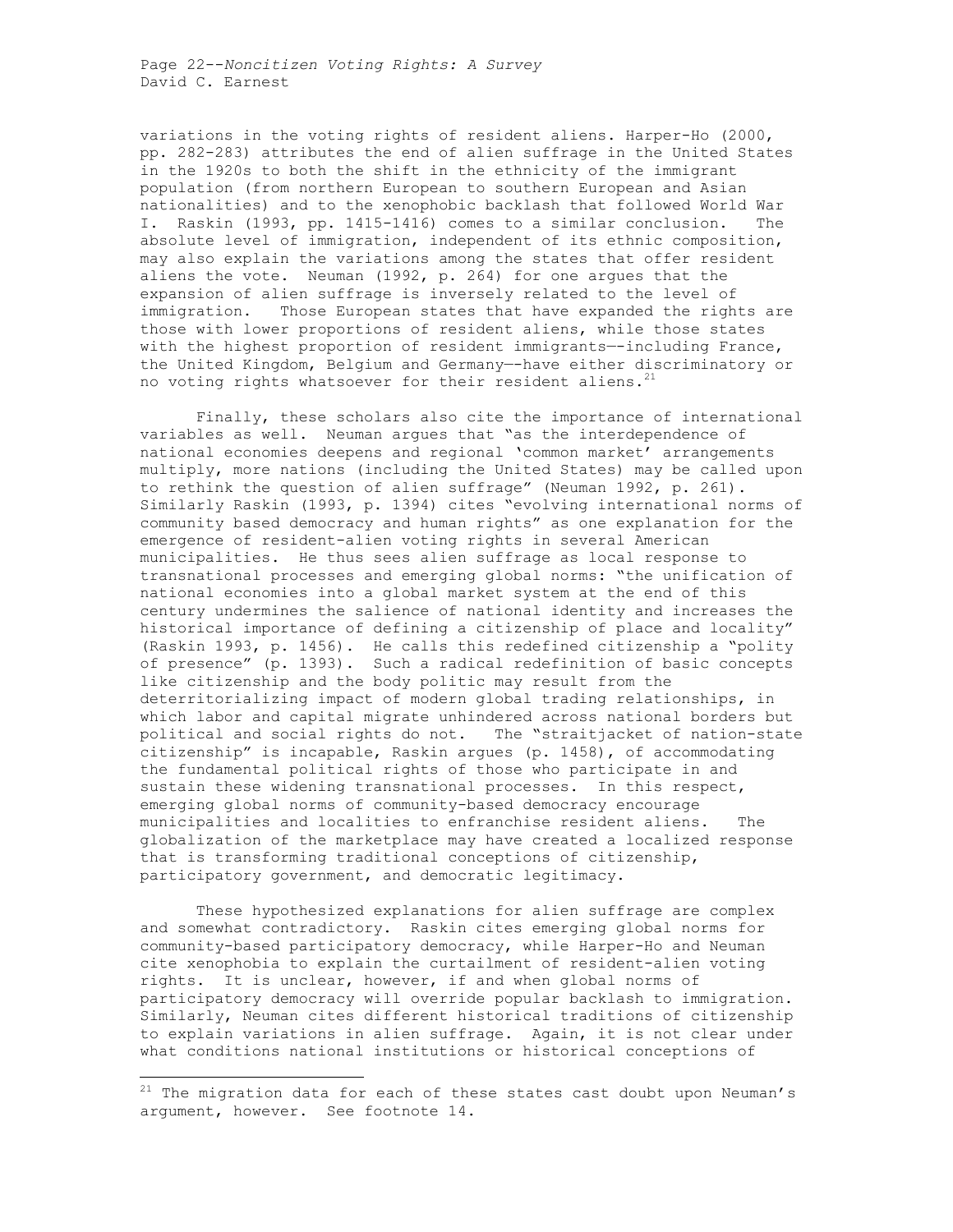citizenship rights will yield to emerging global norms. Not all municipalities within federal states respond to these norms in the same way, furthermore. Given the same institutional legacies and conceptions of citizenship, why have some municipalities in the United States, or cantons in Switzerland and provinces in Canada, enfranchised resident aliens while others have not? Clearly, the global norms of community-based democracy that Raskin identifies, or historical conceptions of the nation that Neuman identifies, are not sufficient to create resident-alien voting rights. Other factors must explain the wide variation among the states this study has discussed. These questions demonstrate the need to consider what other scholars have written about the state's incorporation of its migrant population. In another study (Earnest, forthcoming) I undertake such a consideration of the hypothesized causes of variation in the state's treatment of resident aliens.

### **Conclusions: Challenges to Future Research**

Table 1 lists the democracies around the globe that either have some form of voting rights for resident aliens, or have considered extending such rights but have failed to do so. These cases represent about one in four of the world's democracies. Yet those democracies that do extend voting rights to resident aliens vary considerably in both the scope and scale of those rights.

 Given this variability among the states that enfranchise resident aliens, and given the limited number of observations, it is unclear whether or not a single model can explain all the variation among the cases. There are a number of possible research strategies. One is to conduct a comparative analysis of a smaller set of states, perhaps the twelve European Union states (plus two candidate states, Estonia and Latvia) that either allow resident aliens to vote or have rejected such measures. Such a comparative case-study design would allow the researcher to control for some variables, such as the role of Article 19(1) of the Treaty of Amsterdam. It would also allow variation in the type of voting rights states grant since, using the typology developed in this study, the EU member states represent three of the models of resident-alien voting rights (discriminatory local, discriminatory national, and nondiscriminatory local rights). With so few observations, however, such a comparative design cannot test statistically the number of divergent hypotheses that nationalist and postnationalist scholars put forth. A case-study design also raises difficult questions about the selection of cases. Given the number of dimensions along which the states that enfranchise resident aliens vary, it is unclear which cases (if any) are representative of the universe of cases.

An alternative design would address the universe of democracies to test hypotheses. While such an approach would have greater degrees of freedom, it faces the challenge of explaining such wide variation among cases. Since it is unclear that one explanation will suffice for all cases, such a broad approach risks creating a "patchwork" explanation that lacks any theoretical import. In these respects, the choice of the states to examine seems to be a difficult one between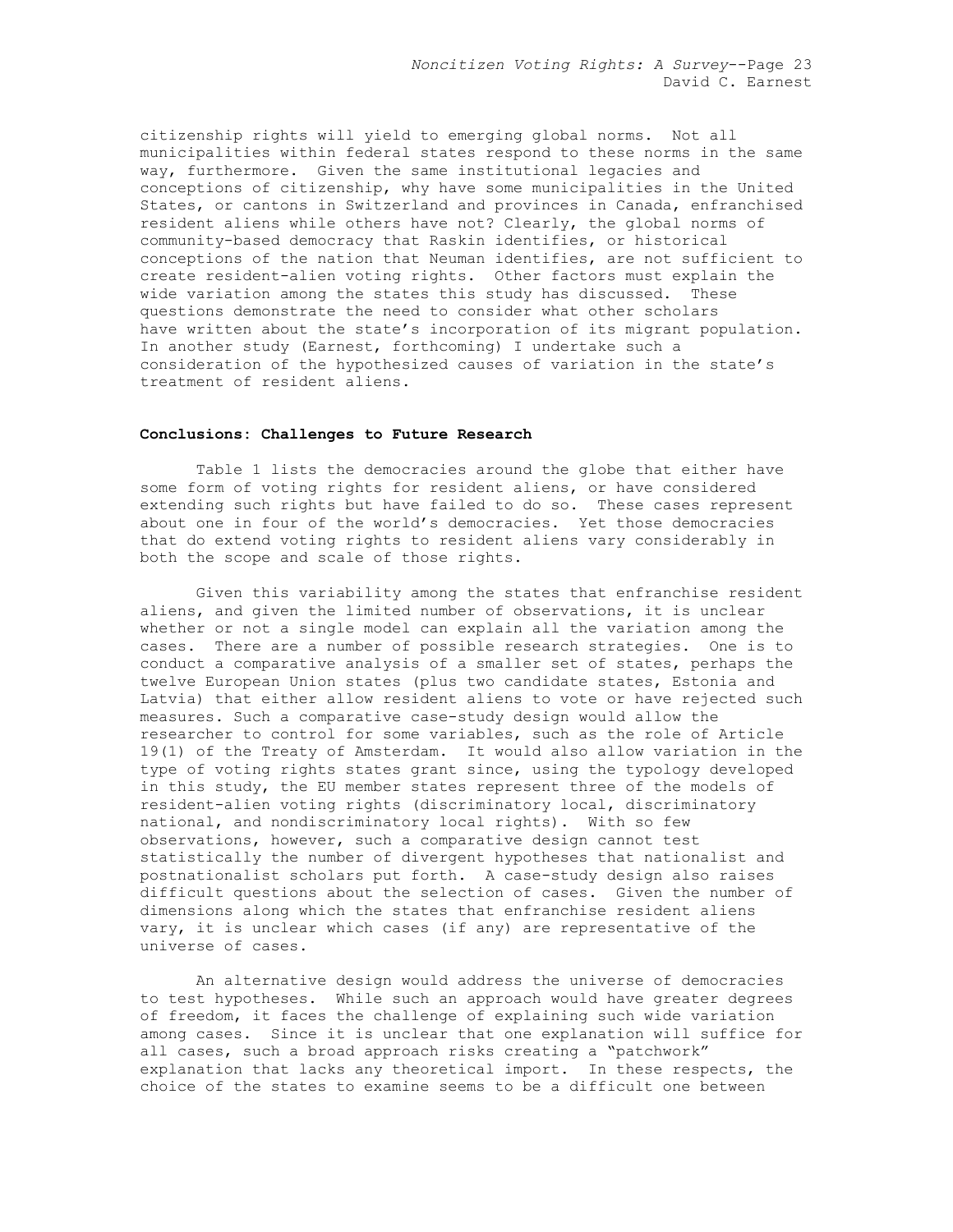| State         | Allows<br>resident<br>aliens to<br>vote? | Localities,<br>local or<br>national rights? | Nationality requirement?                                                               |
|---------------|------------------------------------------|---------------------------------------------|----------------------------------------------------------------------------------------|
| Australia     | Rescinded<br>January 1984                | National                                    | British Citizenship                                                                    |
| Barbados      | Yes                                      | National                                    | Commonwealth citizenship                                                               |
| Belgium       | No.                                      |                                             |                                                                                        |
| Belize        | Yes                                      | Local                                       | None                                                                                   |
| Bolivia       | Yes                                      | Constitutional                              | $\equiv$                                                                               |
| Canada        | Yes                                      | Localities                                  | Commonwealth citizenship;<br>provinces only                                            |
| Chile         | Yes                                      | National                                    | None                                                                                   |
| Colombia      | Yes                                      | Constitutional                              | $\equiv$                                                                               |
| Denmark       | Yes                                      | Local                                       | None                                                                                   |
| Estonia       | Yes                                      | Local                                       | Russian-speaking minority                                                              |
| Finland       | Yes                                      | Local                                       | None                                                                                   |
| France        | No                                       |                                             |                                                                                        |
| Germany       | No.                                      |                                             |                                                                                        |
| Hungary       | Yes                                      | Local                                       | None                                                                                   |
| Iceland       | Yes                                      | Local                                       | Grandfathered rights from<br>1920 constitution;<br>current law requires<br>citizenship |
| Ireland       | Yes                                      | Local/National                              | Only British citizens<br>allowed to vote in<br>national elections                      |
| Israel        | Yes                                      | Local                                       | Oualification tied to Law<br>of Return                                                 |
| Italy         | No                                       |                                             |                                                                                        |
| Japan         | No                                       | -                                           |                                                                                        |
| Latvia        | No.                                      |                                             | $\equiv$                                                                               |
| Netherlands   | Yes                                      | Local                                       | None                                                                                   |
| New Zealand   | Yes                                      | National                                    | None                                                                                   |
| Norway        | Yes                                      | Local                                       | None                                                                                   |
| Portugal      | Yes                                      | Local/National                              | Only Brazilians allowed<br>to vote in national<br>elections                            |
| Spain         | Yes                                      | Local                                       | None                                                                                   |
| Sweden        | Yes                                      | Local                                       | None                                                                                   |
| Switzerland   | Yes                                      | Localities                                  | None                                                                                   |
| UK            | Yes                                      | National                                    | Commonwealth citizenship                                                               |
| United States | Yes                                      | Localities                                  | Municipalities only;<br>previous<br>states' rights<br>rescinded                        |
| Uruguay       | Yes                                      | National                                    | None                                                                                   |
| Venezuela     | Yes                                      | Local                                       | None                                                                                   |

**Table 1** A list of states that allow or have considered voting rights for resident aliens.

general but valid findings, and specific findings that may not be reliable due to the degrees-of-freedom problem.

 A second challenge is that of measuring the voting rights of resident aliens in a given state. Does the typology developed in this study accurately capture the differences in resident-alien voting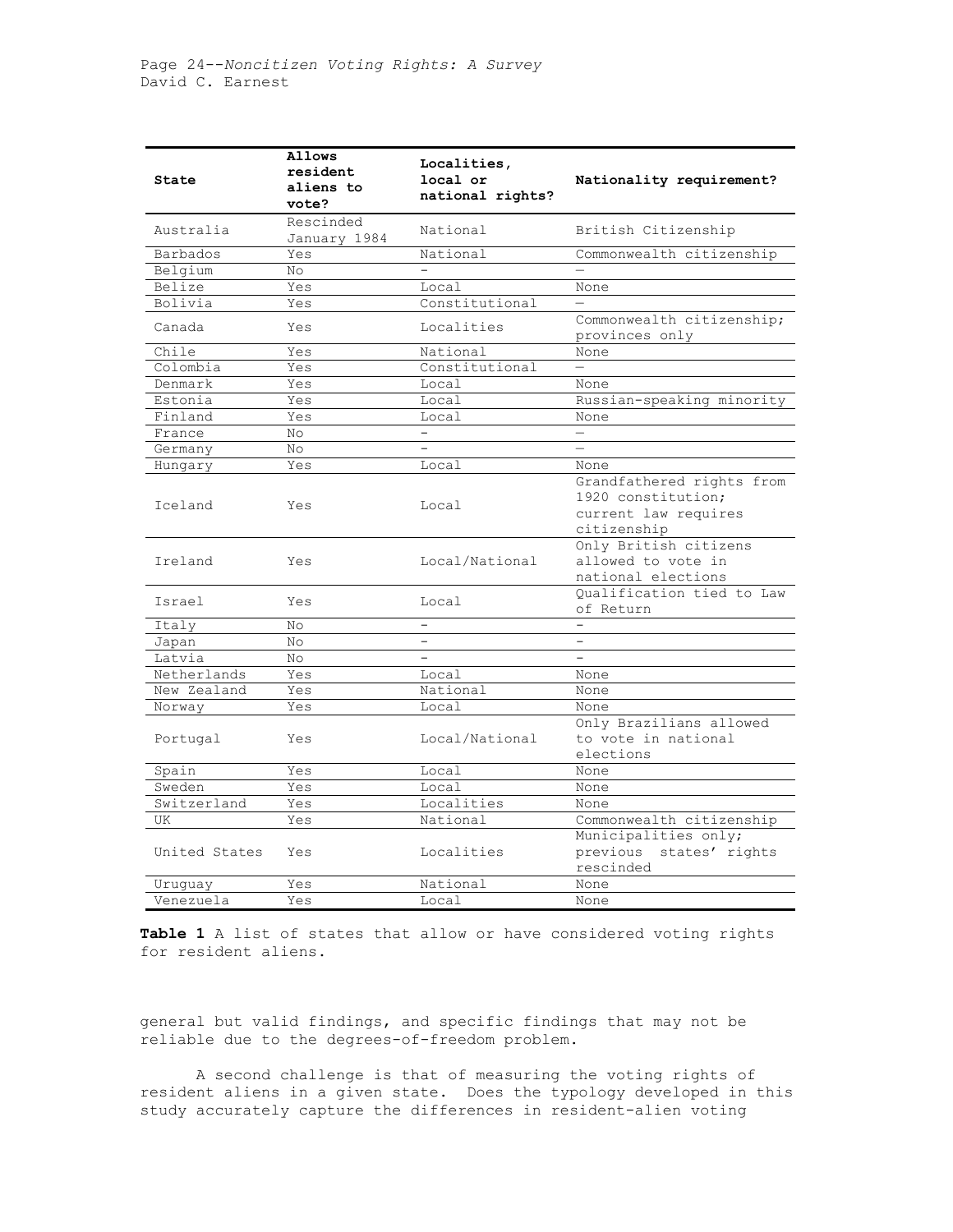rights between the states it identifies? It may not, given a number of states that seem to defy easy classification. One might argue that Chile is an example of nondiscriminatory national voting rights, for example, though I have argued otherwise. Another important question is whether or not the de jure constitutional provisions of some states create de facto rights for resident aliens. The cases of Venezuela and Uruguay most explicitly raise this issue. A related question is the number of resident aliens who actually vote in each state, data that is difficult to find. Despite these concerns, however, I argue in another study that a ranking of the subject states on the criteria of scope and scale of voting rights is a reasonable measure of the national or postnational citizenship practices of a state.

 A third challenge is the likelihood of omitted cases. As this paper noted earlier, the list of states presented here may not be exhaustive. It undoubtedly is difficult to find evidence of states choosing not to pursue a policy of enfranchising resident aliens. Yet more negative observations (indeed any observations) will help obviate the degrees-of-freedom problems associated with small-n studies.

The surprising number of states that allow resident aliens to vote suggests, however, that such a study is overdue. The history of suffrage movements shows that citizens and states rarely extend voting rights in the absence of social unrest, war, and agitation by excluded social groups. Alien suffrage has occurred, by contrast, with relatively little violence. This is perhaps the most provocative of the many questions this empirical overview has raised. While I have posed several questions about the democratic practice of enfranchising aliens, however, I have left them unanswered. In another study I begin a systematic undertaking of an investigation of these questions by deriving hypotheses from what might be called the "nationalist" and "postnationalist" literature. The nationalist thesis explains these variations as a product of traditional politics within the state, and asserts that such practices only reinforce the traditional relationship between the polity and the state. The postnationalist thesis argues, by contrast, that international and transnational factors explain variations in the incorporation of migrant communities in democratic states. Postnationalists cite the growth of practices such as plural nationality as evidence of a separation of the polity from traditional, nation-based conceptions of the political community. They expect a convergence of democratic practice around a common set of inclusive, nondiscriminatory principles and norms, if not a common institutional design. Informing these hypotheses is a shared commitment to a basic question: why do states vary in their policies and practices for the incorporation of resident aliens? As this survey has shown, the variation among those democracies that enfranchise resident aliens is no exception. A key task for nationalists and postnationalists is to explain not only the surprising number of states that allow their resident aliens to vote, but the surprisingly different ways in which they do so.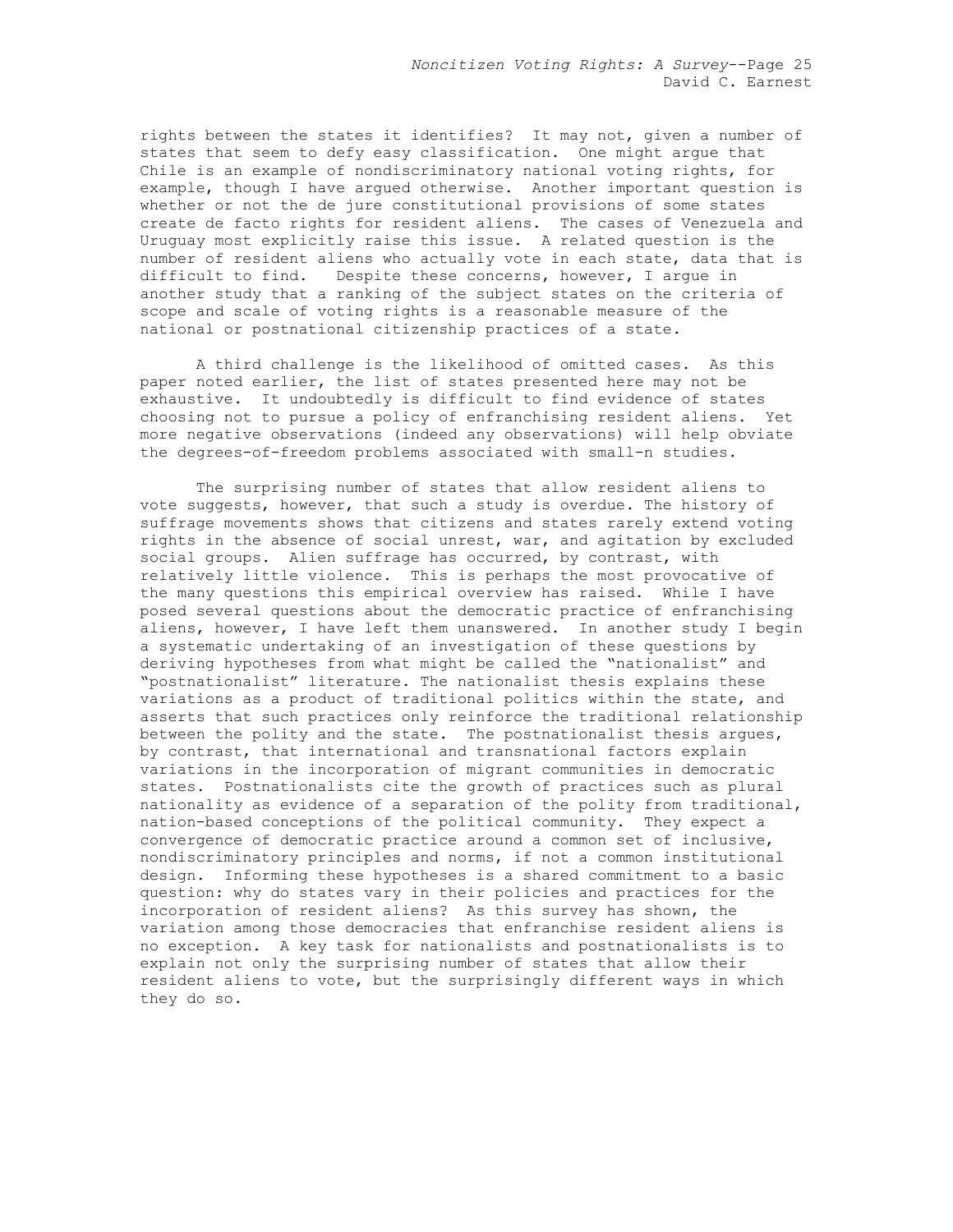Page 26--*Noncitizen Voting Rights: A Survey*  David C. Earnest

### **Works Cited**

- "Noncitizens Should Get Vote, Too, Mayor Says; Latinos Fault Access to DC Services." 2002. *The Washington Post*. October 1. B01.
- Aleinikoff, T. Alexander and Douglas Klusmeyer. 2002. *Citizenship Policies for an Age of Migration*. Washington, DC: Carnegie Endowment for International Peace.
- Aylsworth, Leon E. 1931. "The Passing of Alien Suffrage." *American Political Science Review* vol. XXV, no. 1. 114-116.
- Baltic News Service. 1998. "European Local Authorities Congress' Chamber Passes Recommendations to Latvia." May 26.
- BBC Summary of World Broadcasts. 1999. "Preliminary voting in local elections ends with good turnout." ETA news agency, Tallinn, in English 1208 GMT 14 October 1999. October 16.
- BBC Summary of World Broadcasts. 2000. "Human rights body presses for noncitizens' right to vote." Interfax news agency, Moscow, in English 1743 GMT 6 July 2000. July 11.
- BBC Summary of World Broadcasts. 2000. "MPs reject right of noncitizens to vote in local elections." BNS news agency, Tallinn, in English 1602 GMT 27 January 2000. January 31.
- Beiming, Ragne and Claes Thorson. 2003. Personal communication with author. Washington, DC: June 5.
- Chung, April. 1996. "Noncitizen Voting Rights and Alternatives: A Path Toward Greater Asian Pacific American and Latino Political Participation." *UCLA Asian Pacific American Law Journal* v. 4 (Fall). 163-185.
- Consolidated Version of the Treaty Establishing the European Community, as Amended by the Treaty of Amsterdam. October 2, 1997. *European Union Official Journal* C340, October 11, 1997. 173-308.
- Earnest, David C. Forthcoming. "Voting Rights for Resident Aliens: Nationalism, Postnationalism and Sovereignty in an Era of Mass Migration." Doctoral Dissertation. Washington, DC: The George Washington University.
- Election Process Information Collection. 2002. Available at http://www.epicproject.org/
- Flanz, Gisbert H. ed. 2000. *Constitutions of the Countries of the World*. Dobbs Ferry, NY: Oceana Publications. Vols. IV, VII and XV.
- Galloway, Donald. 2001. "Citizenship Rights and Non-citizens: a Canadian Perspective." *Citizenship in a Global World: Comparing Citizenship Rights for Aliens*. Atsushi Kondo, ed. New York: Palgrave. 176-195.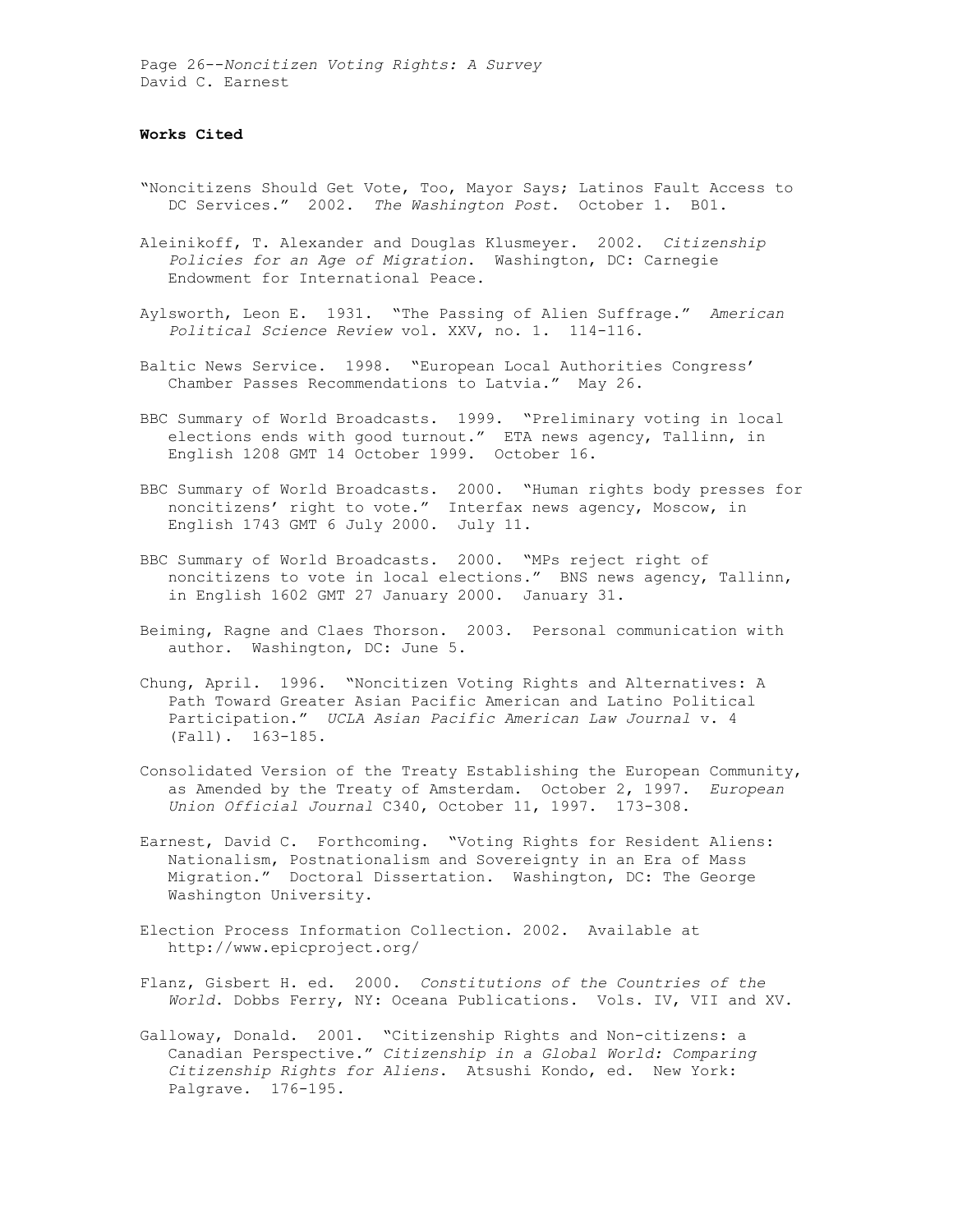- Gowen, Annie. 2002. "Rockville Mulls Giving Vote to Resident Aliens." *The Washington Post*. September 18. B04.
- Harper-Ho, Virginia. 2000. "Noncitizen Voting Rights: The History, the Law and Current Prospects." *Journal of Law and Inequality* v. 18 (Summer). 271-322.
- Held, David, Anthony McGrew, David Goldblatt and Jonathan Perraton. 1999. *Global Transformations: Politics, Economics and Culture.* Stanford, CA: Stanford University Press.
- International Covenant on Civil and Political Rights. December 19, 1966. General Assembly Res. 2200, U.N. GAOR,  $21^{st}$  Sess., Supp. No. 16, at 55, U.N. Doc. A. 6316.
- Jordan, Howard. 1993. "Empowering Immigrants." *Newsday (City Edition)*. April 7. p. 52.
- Kashiwazaki, Chikako. 2000. "Citizenship in Japan: Legal Practice and Contemporary Development." *From Migrants to Citizens: Membership in a Changing World.* T. Alexander Aleinikoff and Douglas Klusmeyer, eds. Washington, DC: Carnegie Endowment for International Peace. 434-471.
- Katz, Richard S. 2000. "Noncitizens and the Right to Vote." *International Encyclopedia of Elections*. Richard Rose, ed. Washington: CQ Press.
- Kondo, Atsushi. 2001. "Comparative Citizenship and Aliens' Rights." *Citizenship in a Global World: Comparing Citizenship Rights for Aliens*. Atsushi Kondo, ed. New York: Palgrave. 225-248.
- Laitin, David. 1998. *Identity in Formation: The Russian-Speaking Populations in the Near Abroad.* Ithaca, NY and London: Cornell University Press.
- Meran, Christoph. 2003. Personal e-mail to author. "WG: Your Letter to the Austrian Embassy." May 23.
- Nagy, Gabor. 1995. "Citizenship in Hungary, From a Legislative Viewpoint." *Citizenship East and West*. Andre Liebich and Daniel Warner with Jasna Dragovic, eds. London: Kegan Paul International.
- Neuman, Gerald L. 1992. "'We Are the People': Alien Suffrage in German and American Perspective." *Michigan Journal of International Law* 13, 2 (Winter): 259-335.
- Raskin, Jamin B. 1993. "Legal Aliens, Local Citizens: The Historical, Constitutional and Theoretical Meanings of Alien Suffrage." *University of Pennsylvania Law Review* 141 (April): 1391-1470.
- Rath, Jan. 1990. "Voting Rights." *The Political Rights of Migrant Workers in Western Europe.* Zig Layton-Henry, ed. London; Newbury Park, CA: Sage Publications. 127-157.